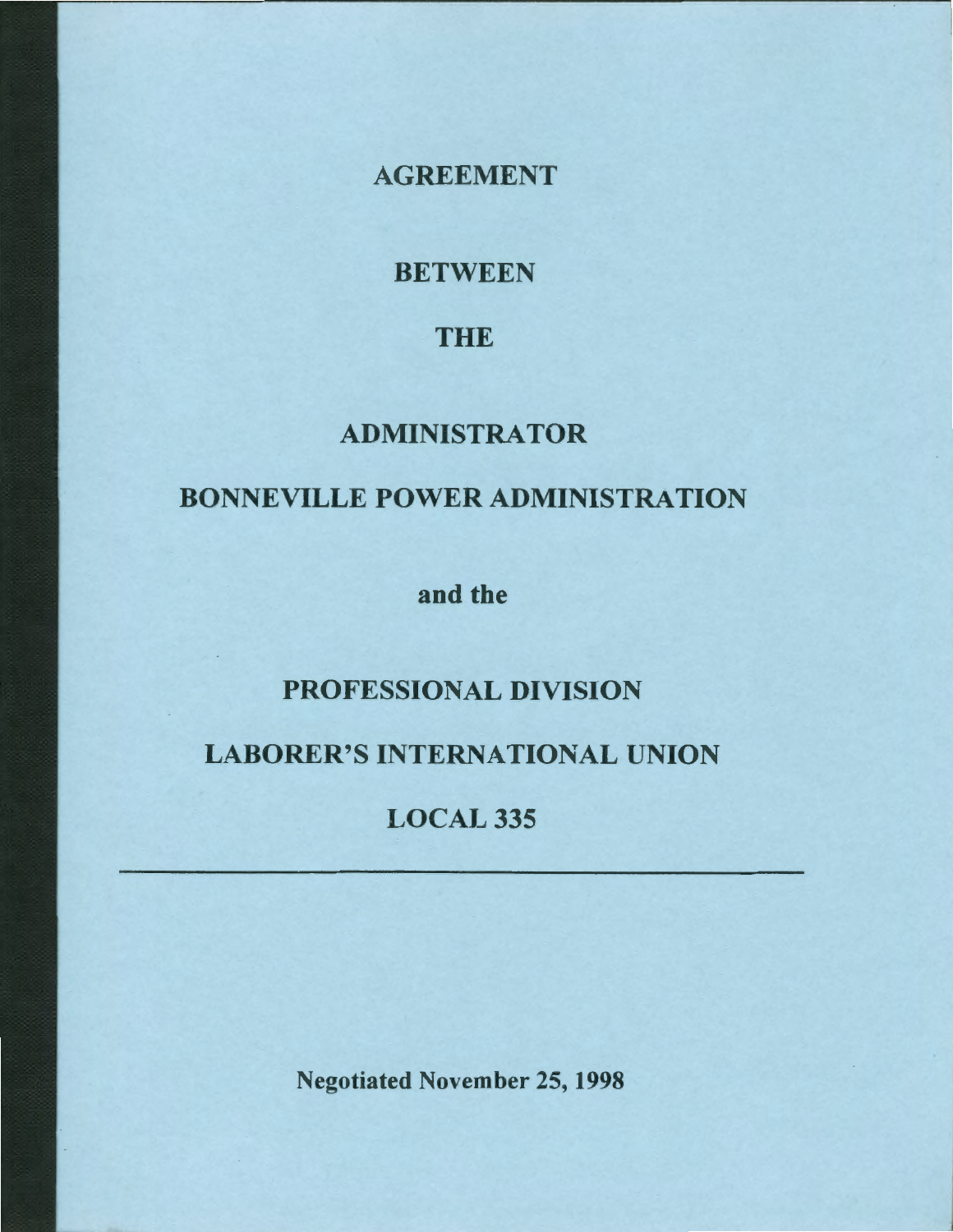## **TABLE OF CONTENTS BPA/PROFESSIONAL AGREEMENT**

#### Article Page

|     | Preamble                                       |                                           |
|-----|------------------------------------------------|-------------------------------------------|
|     |                                                | $\mathbf{1}$                              |
|     | Purpose                                        | $\mathbf 1$                               |
|     | 1. Employees Covered by the Agreement          | $\frac{1}{2}$ $\frac{2}{3}$ $\frac{3}{4}$ |
|     | 2. Effective Date and Duration                 |                                           |
|     | 3. Contract Interpretation                     |                                           |
|     | 4. Rights and Obligations of Management        |                                           |
|     | 5. Rights of Employees                         |                                           |
|     | 6. Rights and Obligations of the Union         |                                           |
|     | 7. Mid-Term Negotiations                       | $\boldsymbol{7}$                          |
|     | 8. Dues Withholding                            | $\boldsymbol{7}$                          |
|     | 9. Employee Concerns Resolution Process        | 9                                         |
|     | 10. Grievance Procedure                        | $\boldsymbol{9}$                          |
|     | 11. Arbitration of Grievances                  | 15                                        |
|     | 12. Labor-Management Cooperation               | 16                                        |
|     | 13. Equal Employment Opportunity               | 17                                        |
|     | 14. Facilities and Services Provided           | 17                                        |
|     | 15. Charity Drives                             | 19                                        |
|     | 16. Safety and Health                          | 19                                        |
|     | 17. Hours of Work                              | 20                                        |
|     | 18. Disciplinary and Adverse Actions           | 20                                        |
|     | 19. Reduction-In-Force                         | 21                                        |
|     | 20. Position Classification                    | 21                                        |
|     | 21. Training                                   | 22                                        |
|     | 22. Overtime                                   | 23                                        |
|     | 23. Travel                                     | 24                                        |
|     | 24. Contracting Out                            | 25                                        |
|     | 25. Annual Leave                               | 25                                        |
|     | 26. Sick Leave                                 | 26                                        |
|     | 27. Court Leave                                | 27                                        |
|     | 28. Leave Without Pay                          | 27                                        |
|     | 29. Excused Absence                            | 27                                        |
|     | 30. Holidays                                   | 28                                        |
|     | 31. Promotions                                 | 28                                        |
|     | 32. Performance                                | 29                                        |
|     | 33. Employee Payments                          | 29                                        |
|     | 34. Union Stewards                             | 29                                        |
|     | 35. Continuity of Work                         | 29                                        |
|     | 36. Printing and Distribution of the Agreement | 30                                        |
| 37. | <b>Duty Stations</b>                           | 30                                        |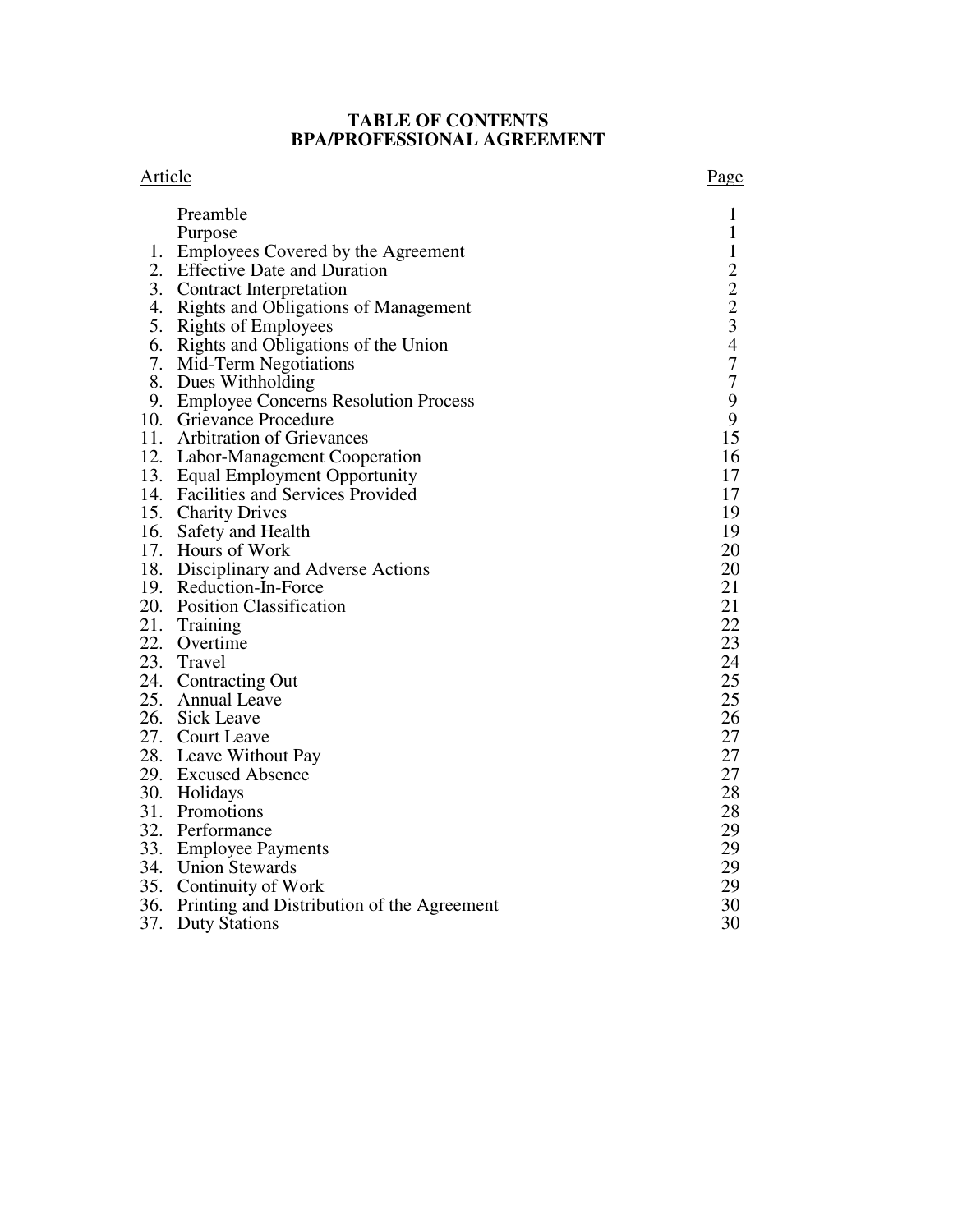#### AGREEMENT between the BONNEVILLE POWER ADMINISTRATION

#### and the

#### PROFESSIONAL DIVISION of the LABORERS' INTERNATIONAL UNION LOCAL 335

#### PREAMBLE

This Agreement between the Bonneville Power Administration, hereinafter referred to as the Employer, and the Professional Division of the Laborers' International Union Local 335, hereinafter referred to as the Union, is entered into in consonance with Public Law 95-454 and applicable regulations of the Department of Energy. This Agreement, and any supplementary agreements that may be agreed upon, together constitute a Collective Agreement between the Employer and the Union.

#### PURPOSE

The parties hereto, having as their intent and purpose to promote and improve the efficiency and effectiveness of the administration of personnel policies and practices and matters affecting working conditions in the Federal Service and the well-being of the employees in the bargaining unit, agree to the establishment of orderly procedures, as herein provided, for joint consultation and/or negotiation on matters of proper mutual concern which are permitted by applicable laws, regulations and policies. It is recognized by both parties that they must exercise restraint and good judgment to establish the constructive relationship which this Agreement is designed to bring about, and that the public interest in the accomplishment of the mission of the Bonneville Power Administration is paramount.

#### 1. EMPLOYEES COVERED BY THE AGREEMENT

1.01 Pursuant to the Certification of Representative dated December 29, l98l, issued by the Federal Labor Relations Authority (FLRA), the Union is recognized as the exclusive representative of a bargaining unit described as follows:

| Included: | All professional employees of the Bonneville Power<br>Administration                                                                         |
|-----------|----------------------------------------------------------------------------------------------------------------------------------------------|
| Excluded: | All nonprofessional employees, management<br>officials, supervisors, and employees described in 5<br>USC 7112(b)(2), (3), (4), (6), and (7). |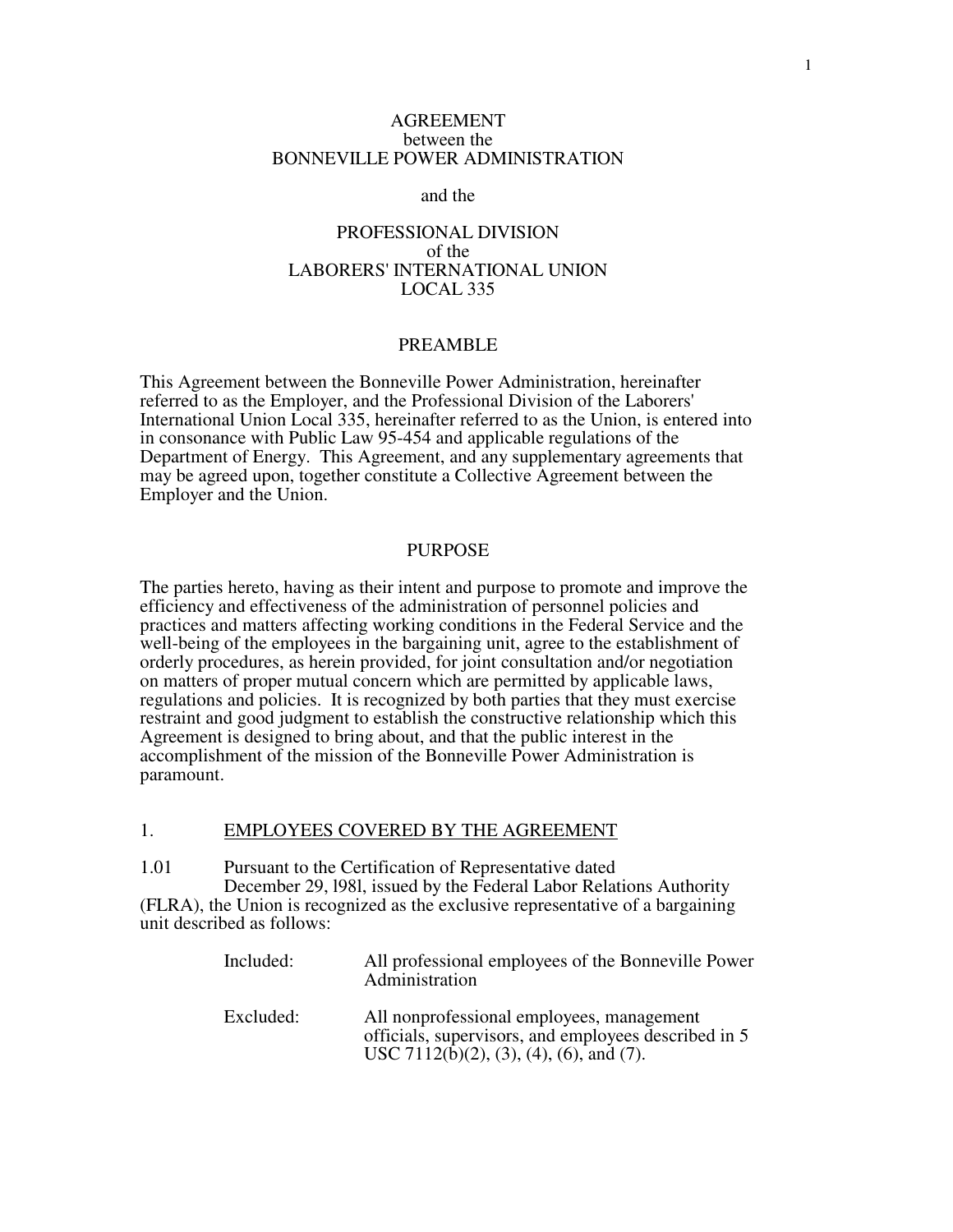### 2. EFFECTIVE DATE AND DURATION

2.01 The effective date of this Agreement shall be the date of approval by the Administrator. It shall remain in effect until December 1, 2002.

Thereafter, this Agreement shall be automatically renewed for one year increments on the anniversary date unless at least 60, but not more than 105, calendar days prior to such anniversary date, either party gives written notice to the other of its desire to terminate or renegotiate this Agreement. In the event that BPA changes its legal form, or upon enactment of AEP legislation, within the first 2 years of this Agreement, then either party may reopen the Agreement, notwithstanding any other provision of this Agreement, for collective bargaining as to: (a) all subjects that may become negotiable by reason of the statute creating the new legal form; and (b) all negotiable changes proposed by management in terms and conditions of employment and working conditions.

#### 3. CONTRACT INTERPRETATION

3.01 In the course of contract administration, interpretations of this Agreement shall be consistent with the language of the Agreement. Whenever an ambiguity exists in the language of this Agreement, the negotiations pertaining to that language and the problem which was intended to be solved or affected by the language may be examined in order to attempt to resolve the ambiguity. Interpretation of specific contract language shall be consistent throughout the Employer's organization.

#### 4. RIGHTS AND OBLIGATIONS OF MANAGEMENT

4.01 It is recognized that the Bonneville Power Administration is an agency of the Government of the United States; that it is dedicated to the accomplishment of the public purposes for which it has been created and to the discharge of the public duties and responsibilities vested in the Administrator.

4.02 In the administration of all matters covered by this Agreement,

 management officials and employees are governed by existing or future applicable laws and regulations of appropriate authorities including, but not restricted to, rules and regulations of the Office of Personnel Management; by published Department of Energy regulations that apply to BPA and are in existence at the time this Agreement was approved; and by subsequently published Department of Energy policies and regulations that apply to BPA and are required by law or by the regulations of other appropriate authorities required by law.

- 4.03 In accordance with 5 USC 7106 management officials must retain certain rights. It states:
	- "(a) Subject to subsection (b) of this section, nothing in this chapter shall affect the authority of any management official of any agency:
		- "(1) to determine the mission, budget, organization, number of employees, and internal security practices of the agency; and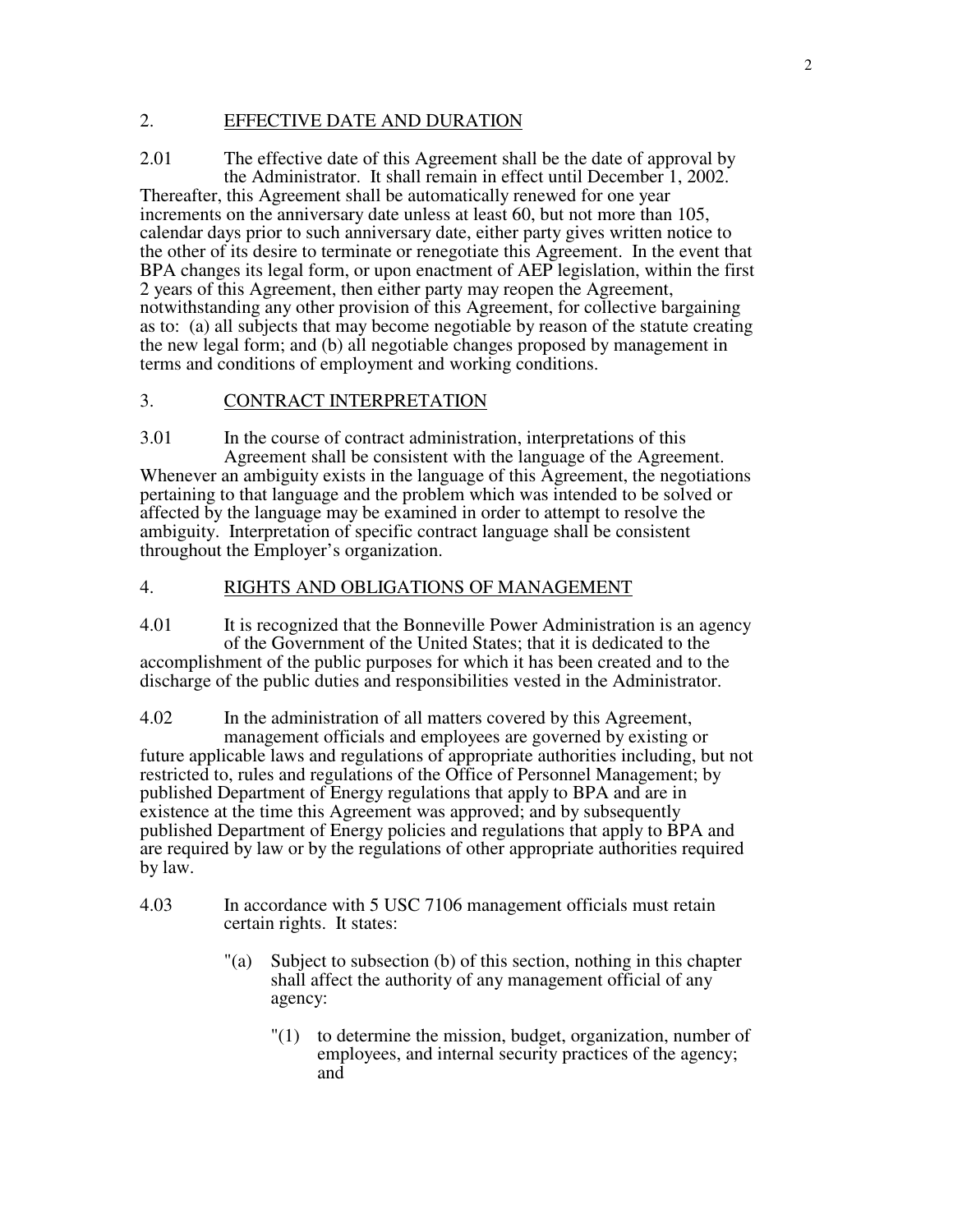- "(A) to hire, assign, direct, layoff, and retain employees in the agency, or to suspend, remove, reduce in grade or pay, or take other disciplinary action against such employees;
- "(B) to assign work, to make determinations with respect to contracting out, and to determine the personnel by which agency operations shall be conducted;
- "(C) with respect to filling positions, to make selections for appointments from-
	- "(i) among properly ranked and certified candidates for promotion, or
	- "(ii) any other appropriate source; and
- "(D) to take whatever actions may be necessary to carry out the agency mission during emergencies.
- "(b) Nothing in this section shall preclude any agency and any labor organization from negotiating-
	- "(1) at the election of the agency, on the numbers, types, and grades of employees or positions assigned to any organizational subdivision, work project, or tour of duty, or on the technology, methods, and means of performing work;
	- "(2) procedures which management officials of the agency will observe in exercising any authority under this section; or
	- "(3) appropriate arrangements for employees adversely affected by the exercise of any authority under this section by such management officials."

#### 5. RIGHTS OF EMPLOYEES

5.01 Each bargaining unit employee has the right to form, join, or assist any labor organization or to refrain from such activity, freely and without fear of penalty or reprisal, and each employee shall be protected in the exercise of such right. Except as otherwise provided in law and this Agreement, such right includes the right to act for a labor organization in the capacity of a representative and the right, in that capacity, to present the views of the labor organization to heads of agencies and other officials of the executive branch of the Government, the Congress, or other appropriate authorities, and to engage in collective bargaining with respect to conditions of employment.

5.02 Nothing in this Agreement requires an employee to become or remain a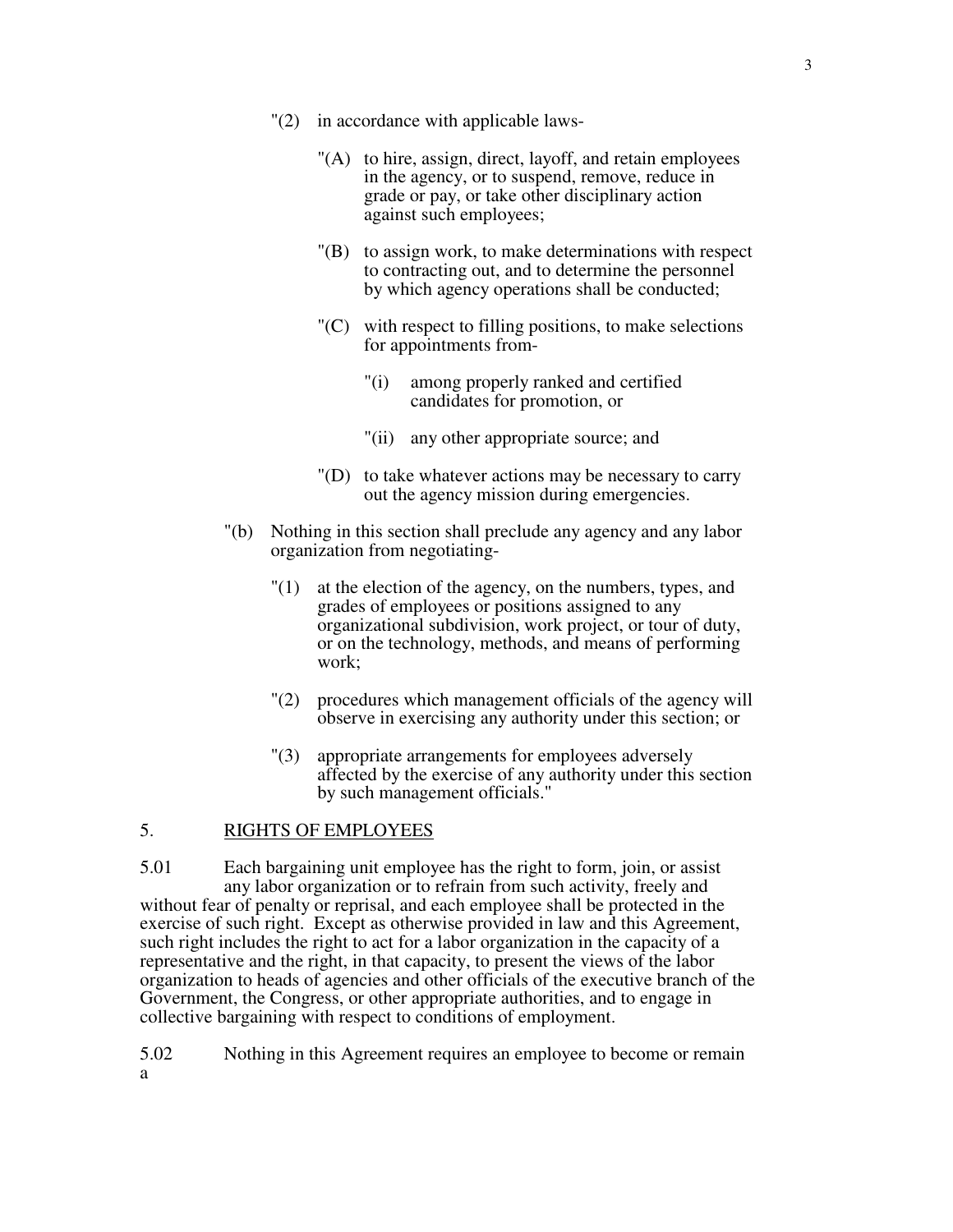member of a labor organization or to pay money to the organization except pursuant to a voluntary written authorization by a member for the payment of dues through payroll deductions.

5.03 An employee who is being examined by one or more representatives of the Employer in connection with an investigation may obtain a union representative upon request if he/she reasonably believes that the examination may result in disciplinary action against him/her. The Employer shall annually notify employees in the unit of this right.

5.04 Each employee has a right to file a grievance. Each employee also shall

 be entitled to reasonable official time to bring matters of personal concern to the attention of Union representatives, or to appropriate management officials.

5.05 Compensation for damage to or loss of personal property incident to service will be provided by Title 31, U.S.C., Section 3721 et.seq.

## 6. RIGHTS AND OBLIGATIONS OF THE UNION

- 6.01 As required by 5 USC 7114(a)(2)(A), the Union shall be given an opportunity to be represented at any formal discussion between one or more representatives of the Employer and one or more employees in the unit or their representatives concerning any grievance or personnel policy or practices, or other general conditions of employment.
- 6.02 (a) Official time will not be used for internal Union business.
	- (b) Union officers and stewards will be allowed a reasonable amount of official time for the following activities: Attendance at meetings with management officials; formal discussions that management has with one or more bargaining unit employees under paragraph 6.01; impasse proceedings and other statutory disputes involving a third party; meetings with bargaining unit employees addressed in paragraph 5.04; requesting written information, for representational purposes, from the Employer; and attendance at Partnership Council and associated meetings governed by the Council's charter.
	- (c) BPA will pay for BPA Union employees' travel and per diem costs for travel as follows:
		- (1) not to exceed \$5,000 in a fiscal year in which the

collective

bargaining agreement is being renegotiated; and

(2) not to exceed \$3,000 in any other fiscal year.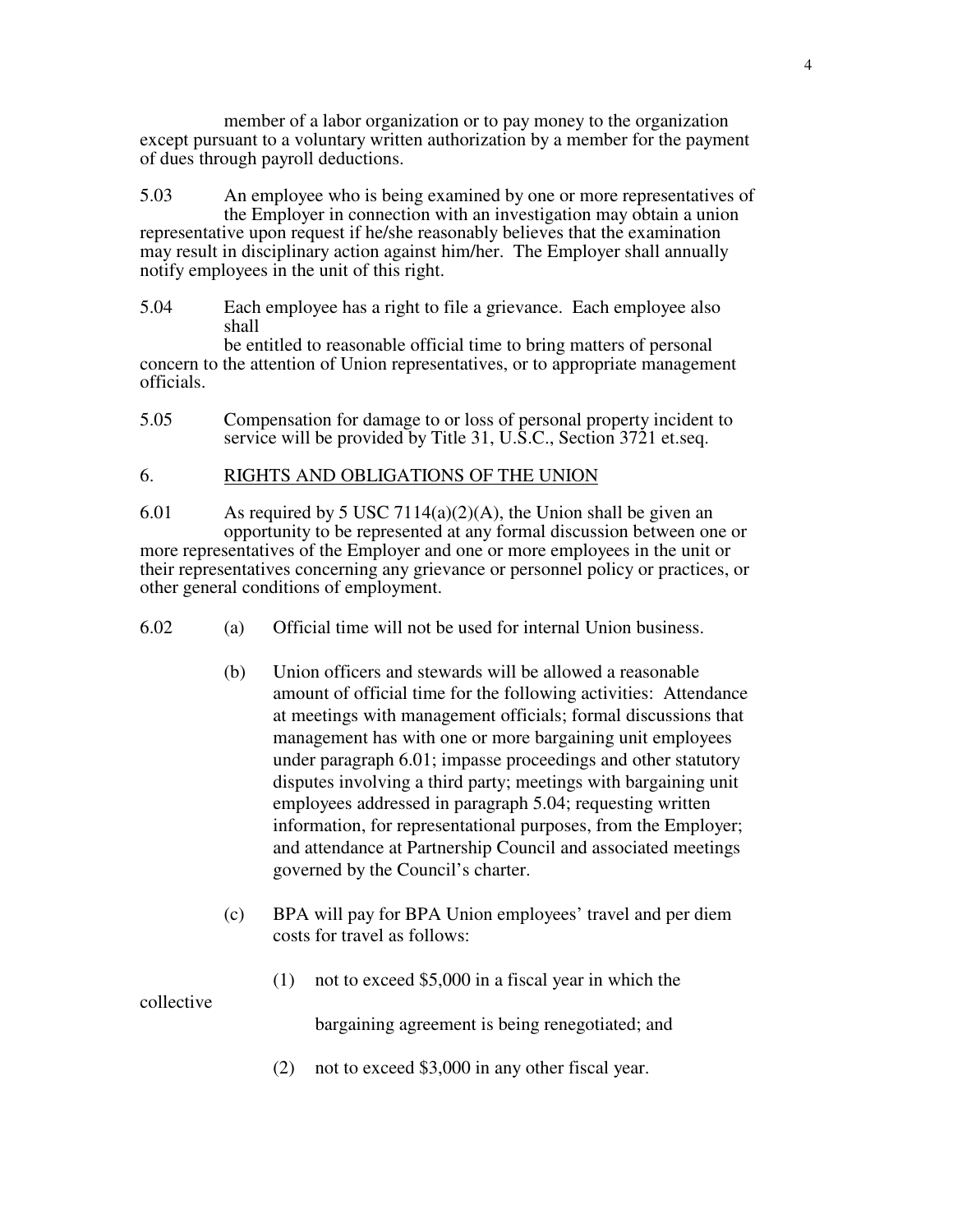The Union shall promptly and accurately report any such expenses that are reimbursed to employees to the Labor Relations staff. Partnership Council activities will be funded separately.

- (d) Meetings with management officials shall take place during normal day-shift duty hours and union representatives who would otherwise be on duty shall not suffer any loss of pay or benefits.
- (e) The Union shall attempt to reasonably distribute workload among officers and stewards, avoiding situations where excessive official time is spent by any officer/steward in relation to other officers/stewards.
- (f) The number of employee Union officers/stewards permitted official time in connection with authorized activities under paragraph 6.02(b) is limited to one person for any given meeting except as follows: (1) negotiations and subsequent impasse proceedings, which is governed by law; (2) grievance arbitration for which the grievant, the Union representative, and any witnesses called by the Union or the Employer are also

permitted

 official time; and (3) Partnership Council and associated meetings, which are governed by the Council's charter.

(g) Unless approval on an ongoing basis has been otherwise given,

 is understood that the officer or steward must first obtain his/her supervisor's (or designated representative in the supervisor's absence) approval to leave the work area before carrying out any activities under paragraph 6.02(b). Procedures for obtaining approval are as follows:

- (1) As far in advance as possible of the proposed time use, the officer or steward will inform their supervisor of the date and amount of time requested, the purpose for which it is requested (i.e., one of the purposes under paragraph 6.02(b)), and the location where the time would be used.
- (2) In considering the request, the supervisor will review the work situation of the office to ascertain if the employee

 be excused for all or part of the requested period. If the work situation is such that the time cannot be allowed at the time requested, the supervisor will inform the

it

can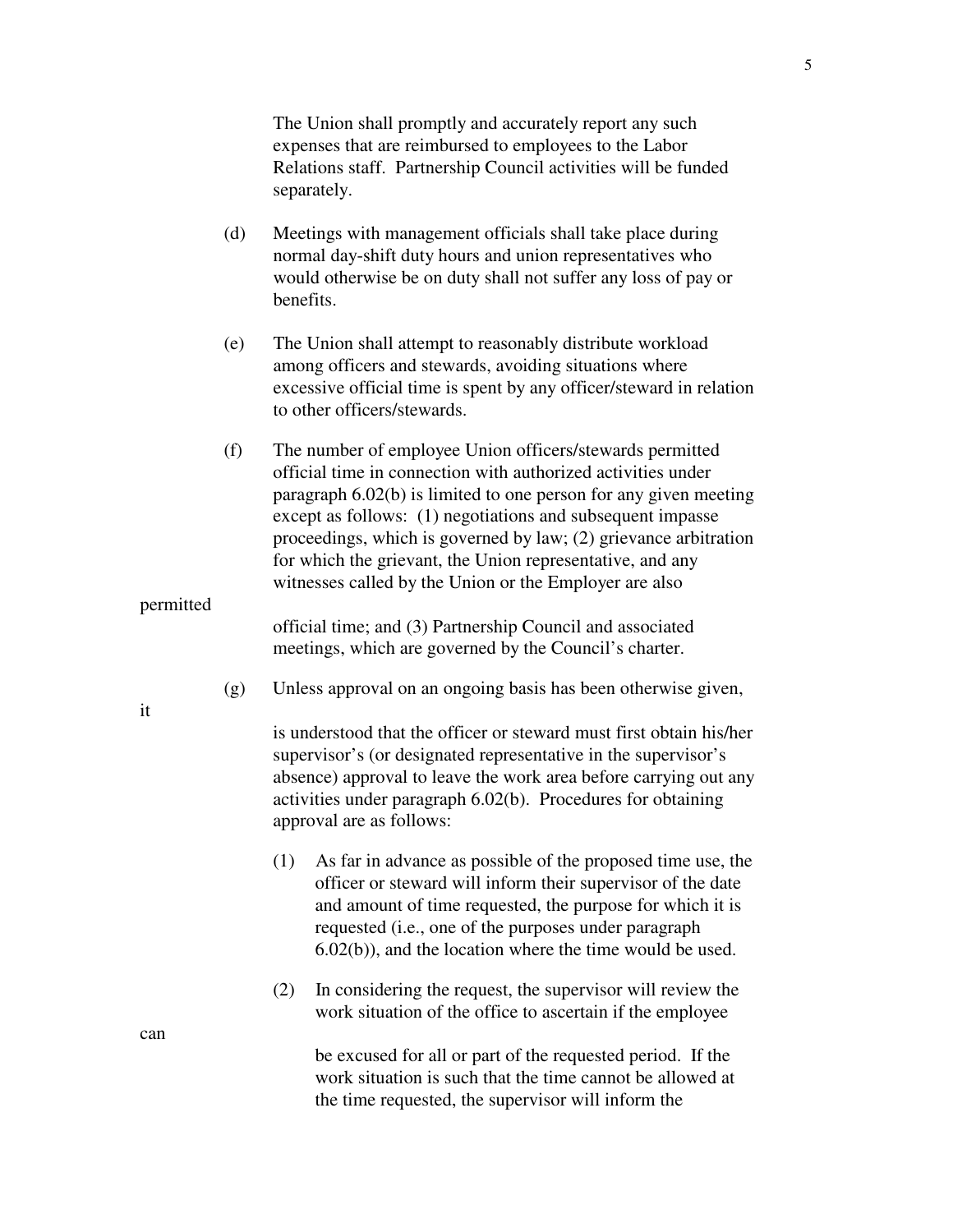officer/steward of the next available time when the work situation will permit usage of the requested time.

 (3) If the officer/steward and supervisor agree on the amount and time requested, the time will be granted.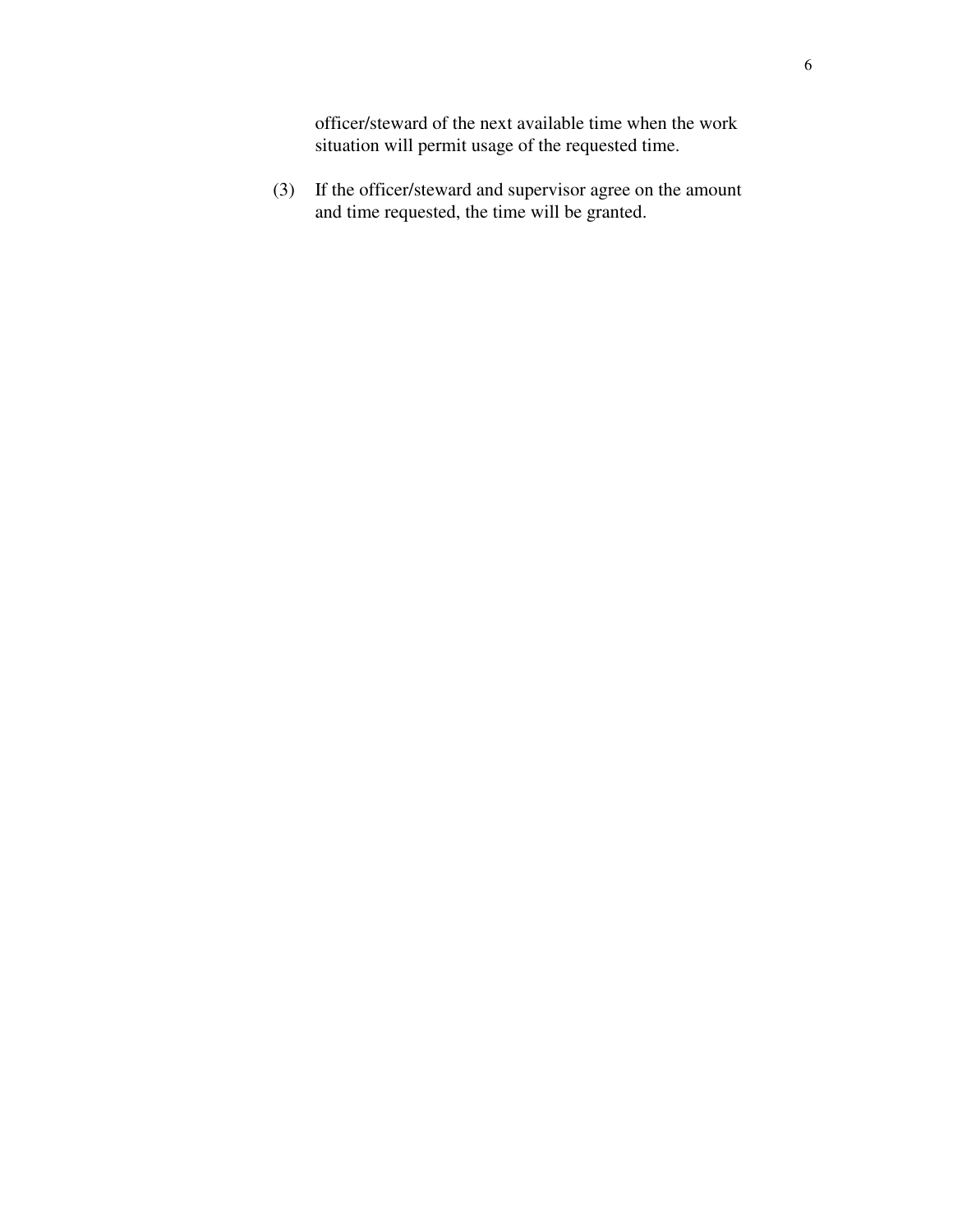- (4) If the officer/steward and supervisor do not agree on the amount and time requested, they will discuss the matter and attempt to reach agreement. If agreement cannot be reached, Labor Relations will be asked to intervene to attempt resolution. If a mutually satisfactory resolution is not reached, the employee or the Union may grieve the matter.
- (5) In addition to these procedures, supervisors may require the officer/steward to sign out and sign in on log forms when using official time.
- 6.03 Union officers and stewards shall accurately record all official time used

 on their Time and Attendance records, using the proper activity codes identified by the Employer.

6.04 To the maximum extent possible, meetings with bargaining unit employees, such as those described in paragraph 5.04 should occur away from any open workstation, including those of union officers/stewards. For example, conference rooms, other enclosed rooms, or cafeterias are suitable locations. As a last resort, such meetings can be conducted from workstations. However, if meetings are held at an aggrieved employee's open workstation, or at the open workstation of any other employee, the Union officer/steward shall first obtain the approval of the supervisor of the work unit visited. This paragraph applies to all such time spent by Union officers/stewards, regardless of whether it is authorized time or on such person's own time. In addition, employee Union officers/stewards shall make good faith efforts, when conducting telephone conversations with bargaining unit employees, to ensure that such conversations that are held from open workstations are not disruptive to nearby co-workers.

6.05 Any Union-initiated contact by a Union official or steward with any management official, for any representational purposes, shall be done through Labor Relations. Any request by a Union official or steward for information shall include a statement of the Union's particularized need for the information, and also whether it is part of an informal or formal grievance. The written statement of particularized need shall include: (a) why the information is needed; (b) how the information will be used; and (c) how the information's use relates to the Union's representational responsibilities. Labor Relations shall then furnish the information in a timely manner, or formally state the reason for refusal.

6.06 In prescribing BPA written policy and rules relating to personnel policies and practices, and matters affecting working conditions, as required by Public Law 95-454 (Civil Service Reform Act), the Employer will have due regard for the obligation to meet and confer with the Union.

6.07 The Union may, upon written request through Labor Relations, be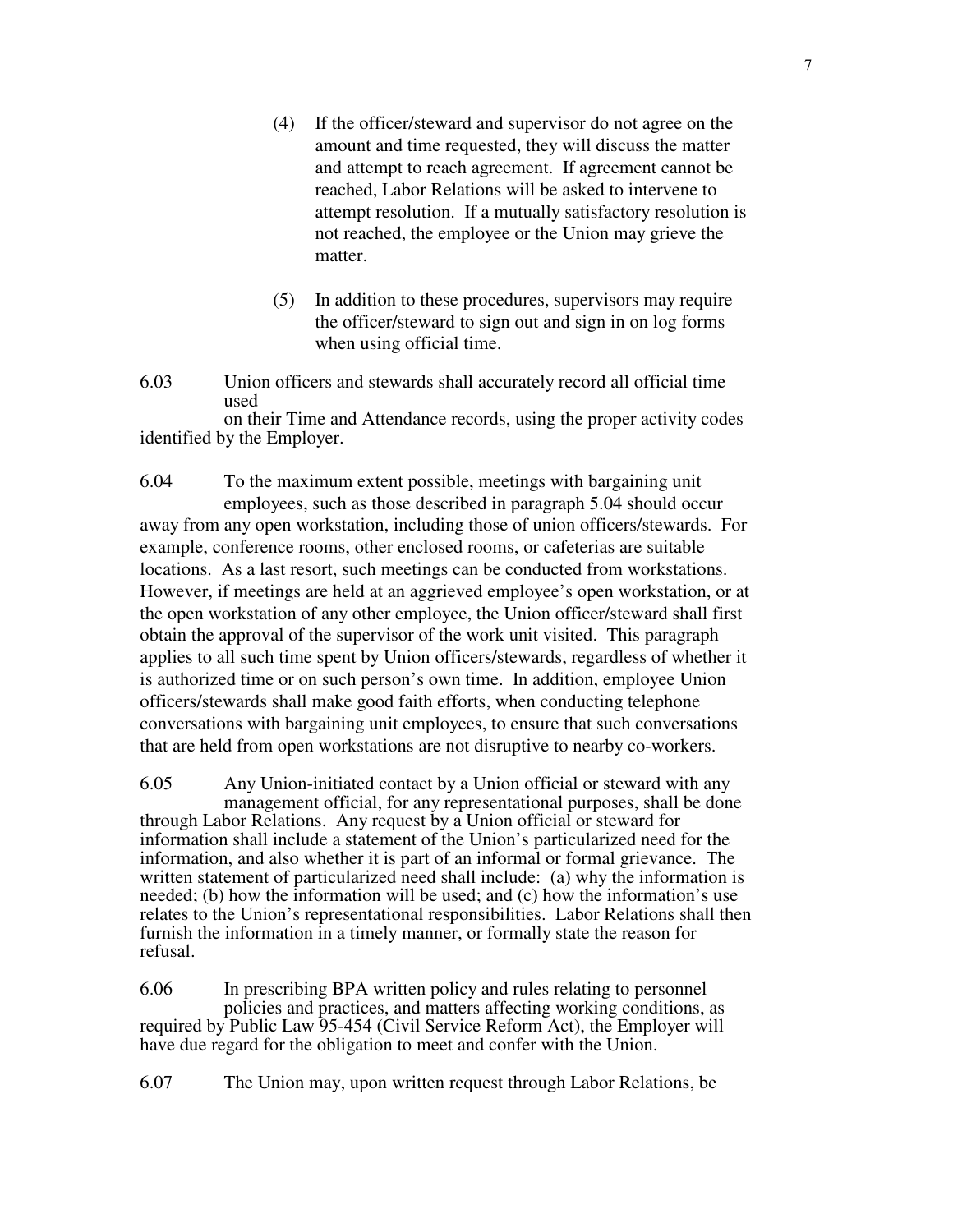granted 40 hours of excused absence, during the life of this Agreement, for use among the negotiation team members who can be spared from their jobs to assist in preparation for negotiations. The Union agrees to report use of such time accurately to Labor Relations in a timely manner.

## 7. MID-TERM NEGOTIATIONS

7.01 Appropriate working conditions, that affect employees covered by this Agreement, shall be determined through collective bargaining of this Agreement between the Union and the Employer. Both negotiating committees shall normally have equal representation.

7.02 Subject to paragraph 7.03, when the Employer proposes a change in Personnel policy, practice, or other working conditions, the Employer will notify the Union in writing. If the Union chooses to respond, it must do so by providing the Employer with written proposals within 21 calendar days from the date of the Employer's proposal. This time limit can be extended upon mutual agreement. It is understood that there may be occasions when the Employer wishes to implement the change quickly and a shorter response time may be appropriate (e.g., due to critical business needs, if the issue is straightforward and non-controversial, etc.). In such cases, the Employer will request that the Union respond in a shorter time frame, but it is understood that if the Union needs the full 21-day response time, it will notify the Employer as soon as possible but no later than 10 days after submission of management's proposal.

7.03 The Employer will notify the Union of any proposed Employerinitiated

 space move when floor plans are available and it is known both who will be affected and the estimated effective date. The notification will include the names of affected employees and the estimated effective date. In the case of a move of an entire work unit or larger, the provisions of paragraph 7.02 will apply. In the case of a move involving less than an entire work unit, or a move that is temporary and not expected to remain in place for more than 120 days, the provisions of paragraph 7.02 will apply except that the response period for the Union shall be one week, with no further extensions unless mutually agreed to. In the event that immediate movement of an employee is necessary in order to restore or retain orderly conduct in the workplace, it is understood that the Employer is free to effect such move, and that the Employer will notify the Union immediately; if the Union believes that the move is unwarranted, it may pursue the merits of the move under the negotiated grievance procedure. With respect to all moves under this paragraph, it is understood that the Employer will provide copies of proposed floor plans upon request by the Union for such plans.

#### 8. DUES WITHHOLDING

8.01 In conformance with 5 USC 7115, eligible employee members of the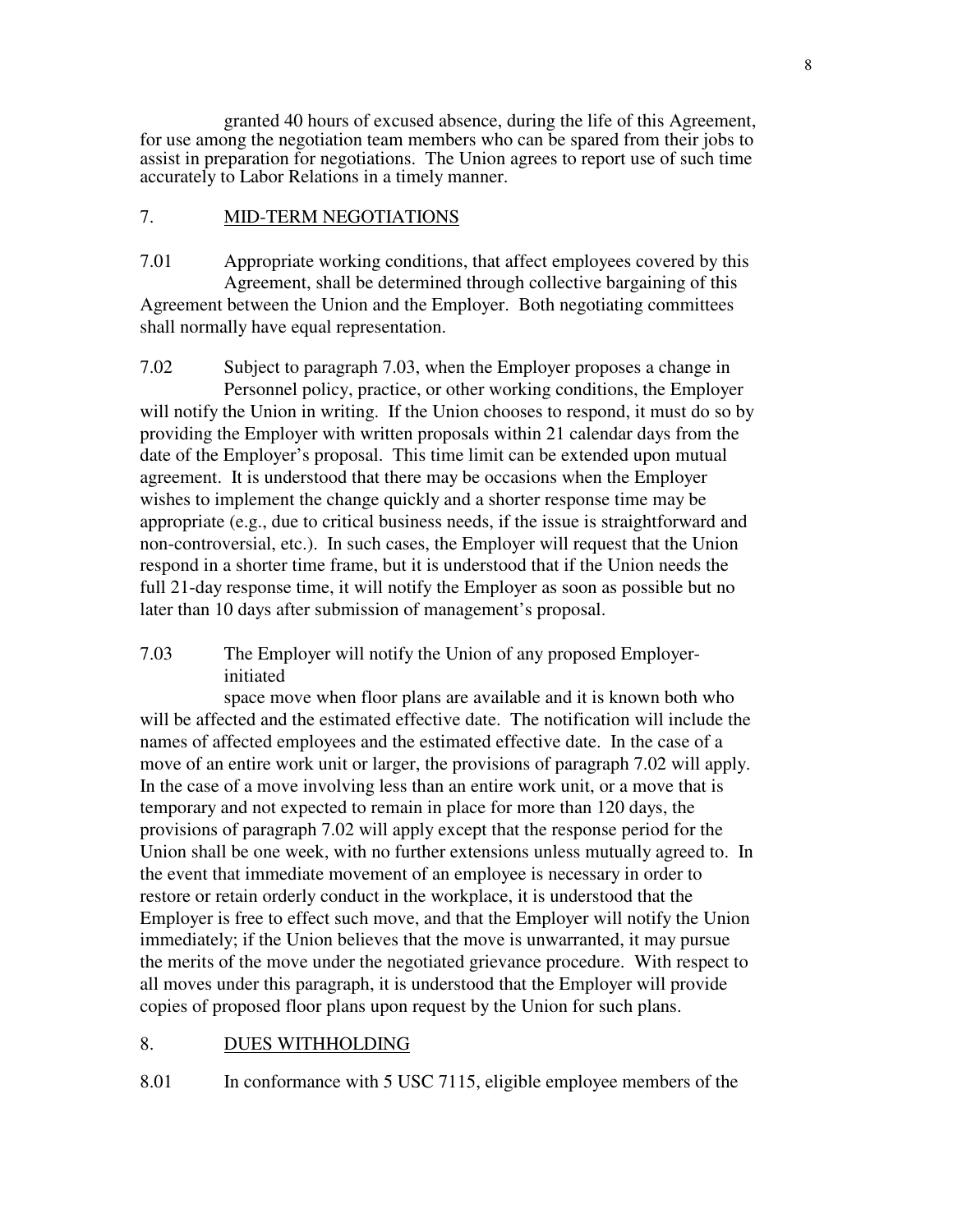bargaining unit may authorize BPA to deduct from their pay initiation fees and the periodic dues of the exclusive representative of the unit.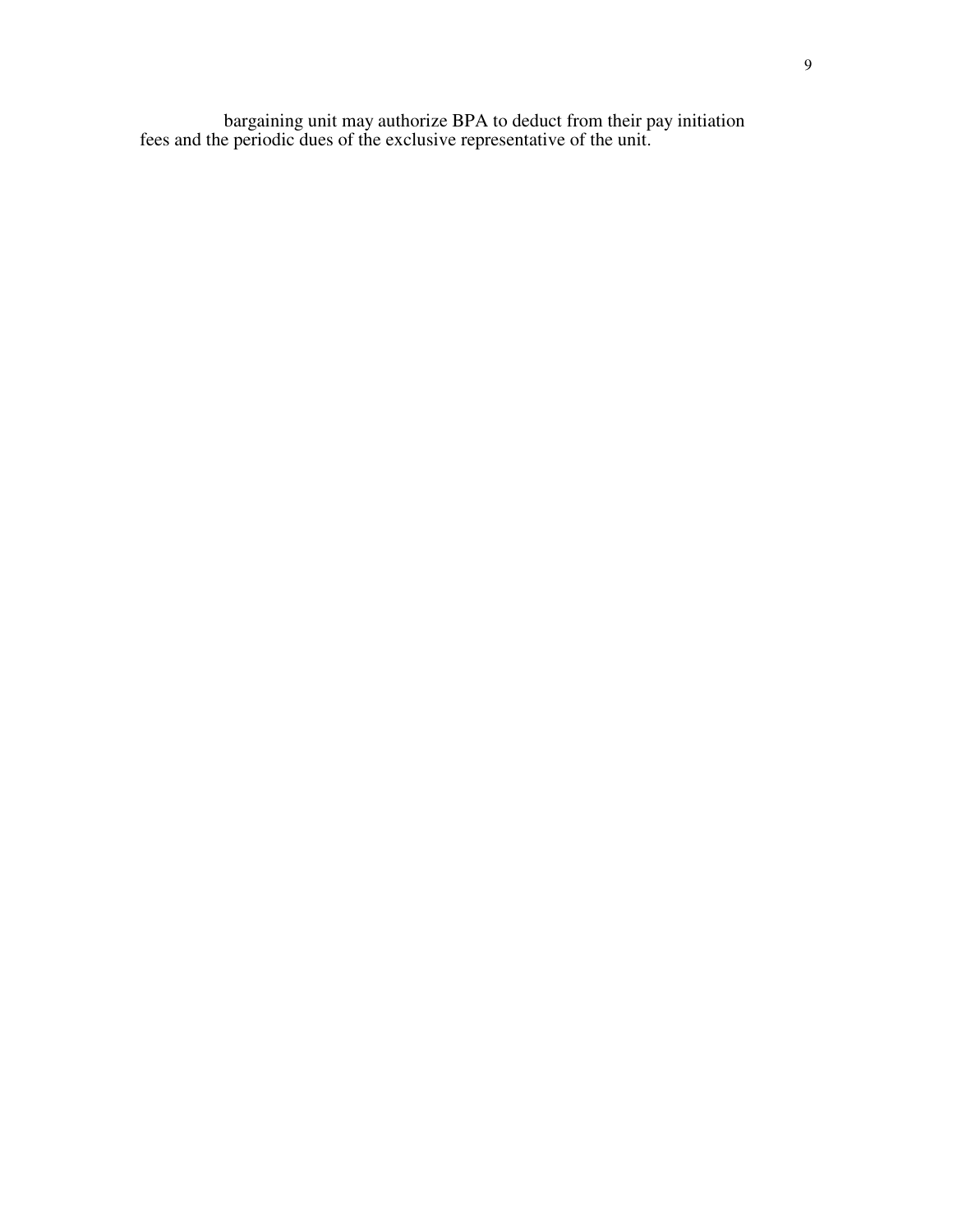8.02 Withholdings shall include initiation fees and the regular periodic amounts required to maintain the employee as a member in good standing, but shall not include special assessments, back dues, fines, and similar items.

8.03 Allotments for union dues must be authorized on the required form, supplies of which are obtainable by participating unions from the Government Printing Office, Washington, D.C. The Union is responsible for informing its members of the allotment program and the use of the standard forms.

8.04 Employees wishing to participate in the dues withholding program must

 obtain and complete the appropriate form from the Union. The completed form will then be sent to the Payroll office, through the Labor Relations office.

8.05 The Employer will normally process and implement an employee's request for union dues withholding within two pay periods from date of receipt.

8.06 Dues deductions will be made each pay period unless the employee's net pay for the payroll involved is insufficient to cover the dues after other legal and required deductions have been made.

8.07 Multiple levels of dues withholding are permissible; however, the amount of dues to be withheld shall remain unchanged until the Union certifies to Labor Relations that the amount of dues has changed for a particular member, or members, showing the specific amount of the new deduction. Such changes shall not be made more frequently than twice each 12 months, measured from the date of the first change made by the Union. Notifications of dues changes must be received by Labor Relations at least 7 days prior to the beginning of the pay period for which the change is effective.

8.08 An employee may revoke his/her allotment of Union dues by submitting

 two copies of the appropriate form, which can be obtained from the Employer. The effective date of such revocation will not be until the first full pay period one calendar year after authorization for automatic union dues withholding was first effected. If not revoked at the end of the first year, any subsequent revocation will be effective on the first full pay period on or after September 1st, provided the revocation is received by Labor Relations prior to September 1st. One copy of the form will be sent by the Payroll Section to the Union.

8.09 Termination of dues withholding shall be automatic when an employee is expelled from or ceases to be a member of the bargaining unit or when the Union withdraws membership. Termination due to withdrawal of membership shall be effective with the first complete pay period after receipt by Labor Relations of written notice from the Union. The Union is responsible for submitting such notices promptly. The Employer will maintain a system of revoking dues allotments for employees who become ineligible because of promotion, transfer, or other personnel action.

8.10 For purposes of maintaining a member in good standing, it shall be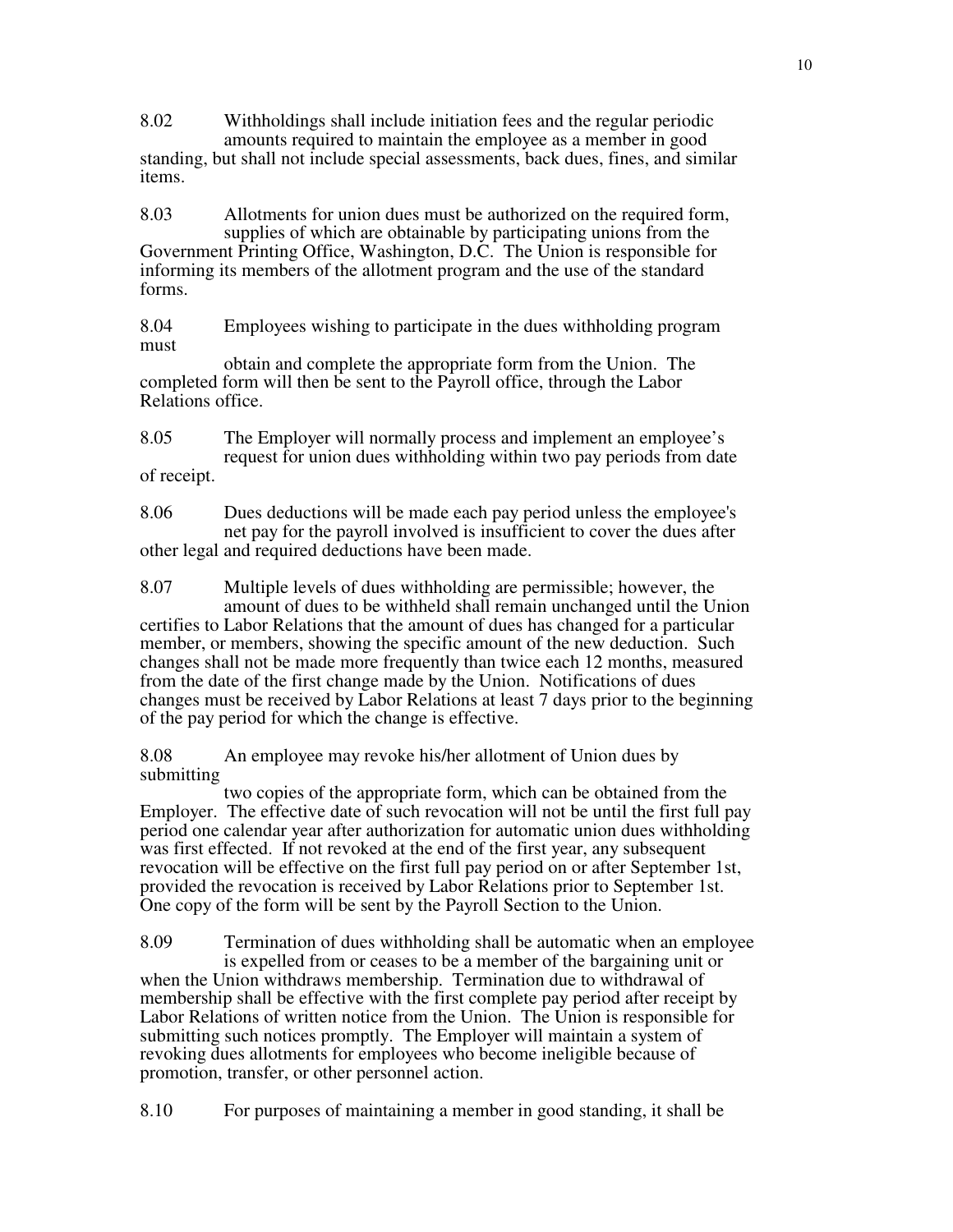considered that a member's dues have been paid as of the end of the pay period from which the deduction is made.

8.11 Remittances to the Union of dues withheld shall be made as soon as practical after each pay period from which deductions are made. Remittances shall show the names of participating employees, the amounts withheld, and the pay period from which deductions were made.

8.12 Upon determination by the Employer that dues withholding for an employee was not timely effected, the Employer will pay the required amount to the Union and recoup the funds from the employee's salary through an adjustment using published Salary Offset procedures. Upon determination that dues withholding for an employee was not timely terminated and resulted in an overpayment to the Union, the Employer will effect an adjustment to reimburse the employee and will recoup the funds from the next remittance to the Union.

# 9. EMPLOYEE CONCERNS RESOLUTION PROCESS

9.01 The parties recognize the importance of having supervisors and employees settle disagreements and misunderstandings promptly in an informal manner. The employer and the union are jointly responsible for supporting this objective. To accomplish this, the Union will encourage the employee to discuss the concern informally with the first-level supervisor or another management representative appropriate to the situation, in a manner that will maintain workplace harmony and preserve the employee's dignity. The supervisor or other management representative shall meet promptly with the employee and make a good faith effort to resolve the matter. In addition, both parties support the appropriate use of available Alternative Dispute Resolution (ADR) methods.

9.02 A concern presented under this procedure shall be identified as a potential grievance if unresolved and may be presented orally or in writing. The employee may request to have a Union representative at any discussion covered by this procedure.

9.03 The supervisor or other management representative will provide a response to the concern, orally or in writing, within 14 calendar days after the meeting. If the concern is not resolved to the satisfaction of the employee, the employee may advance it to a formal grievance if it is grievable and timely.

## 10. GRIEVANCE PROCEDURE

10.01 Purpose and Principles. The purpose of this Article is to provide a mutually acceptable method for prompt and equitable settlement of grievances. Both parties support the need for the grievance procedure to be focused on solving problems through objective and open two-way discussions.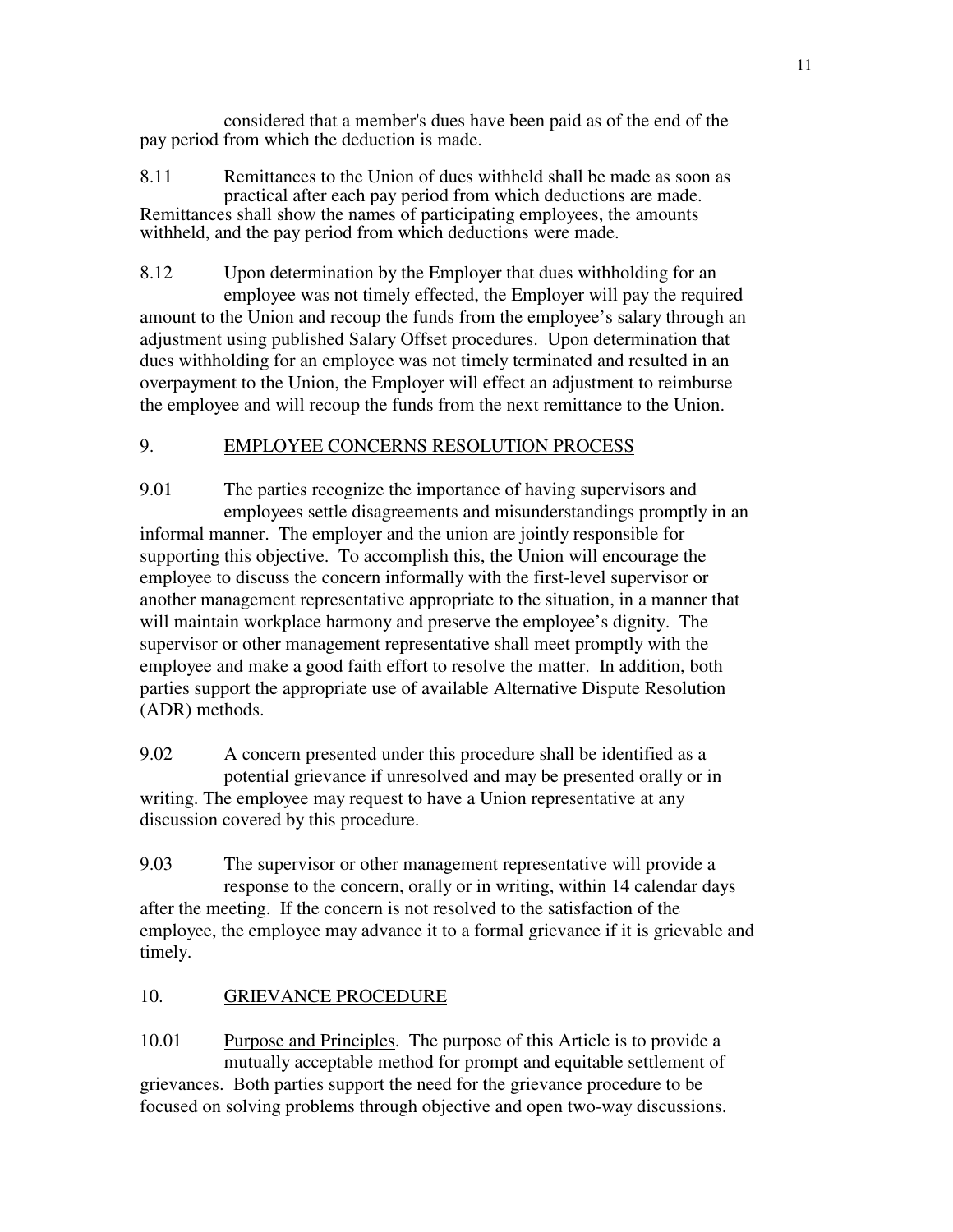Employee(s) and their representatives will be free from restraint, interference, coercion, discrimination, or reprisal in airing a grievance and seeking its adjudication. In addition, both parties support the appropriate use of available Alternative Dispute Resolution (ADR) methods.

- 10.02 Scope. A grievance means any complaint lodged under this Article and not excluded under section 10.03:
	- (a) by any bargaining unit employee concerning any matter relating to the working condition of the employee;
	- (b) by the Union concerning matters relating to the working conditions of a group of employees, or by the Union on behalf of an individual employee if requested by the employee; or
	- (c) by any employee, the Union, or the Employer concerning:
		- (1) the effect or interpretation, or a claim of breach, of this collective bargaining agreement; or
		- (2) any claimed violation, misinterpretation, or misapplication of any law, rule, or regulation affecting conditions of employment.
- 10.03 Exclusions. These procedures do not apply to:
	- (a) Any claimed violations of Subchapter III of Chapter 73 of 5 U.S.C. (relating to prohibited political activities);
	- (b) Retirement, life insurance, or health insurance;
	- (c) A suspension or removal under 5 U.S.C. 7532;
	- (d) Any examination, certification, or appointment;
	- (e) The classification of any position which does not result in the reduction in grade or pay of any employee;
	- (f) Fair Labor Standards Act complaints or appeals.
	- (g) Compensation claims filed with the Office of Worker's Compensation Program;
	- (h) Equal opportunity complaints;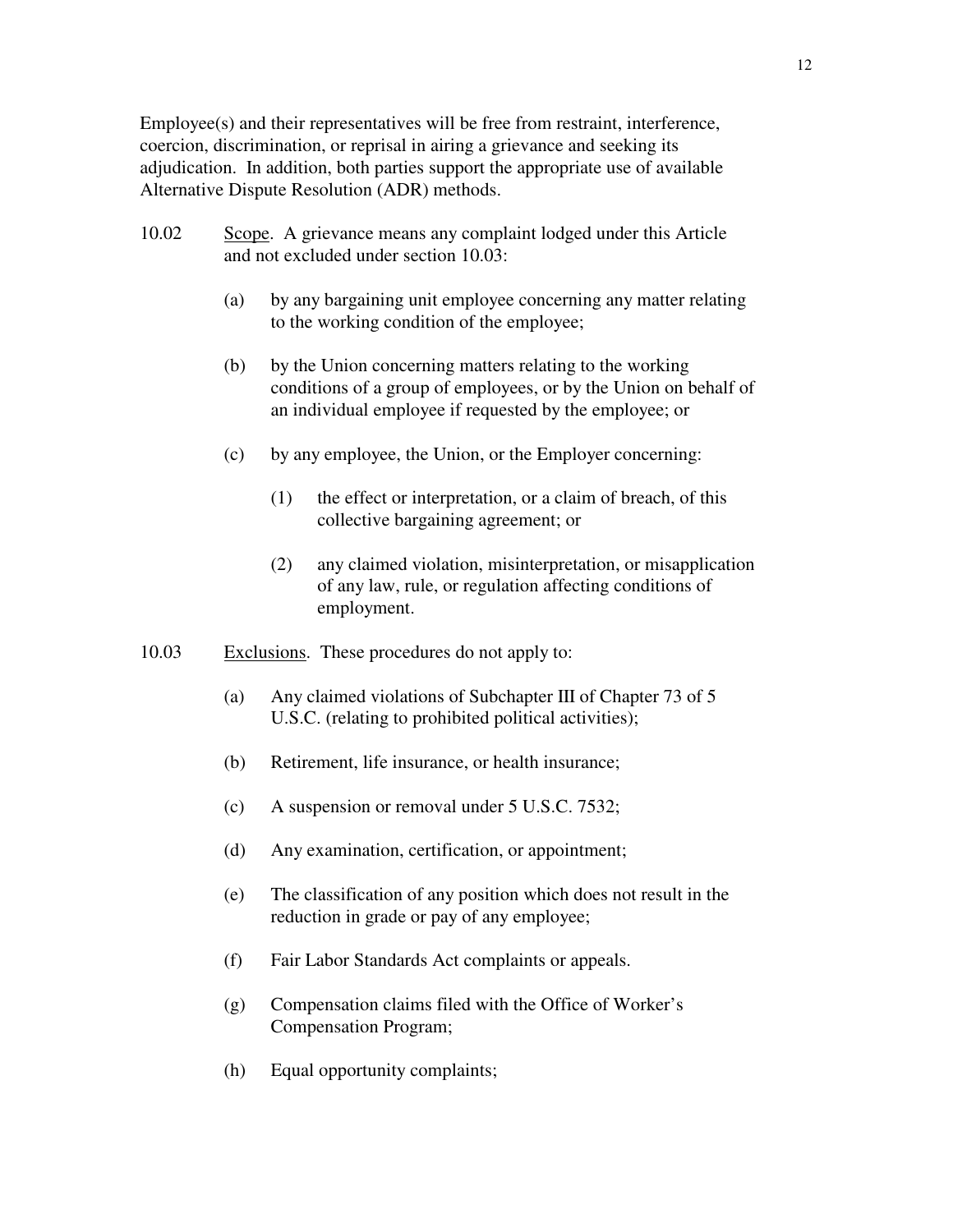- (i) Reduction-in-force appeals;
- (j) Performance ratings of successful or higher;
- (k) Performance appraisal progress reviews and performance counseling sessions;
- (l) Granting or non-granting of a Quality Step Increase, Performance award, any kind of cash or honorary award, or performance-related compensation;
- (m) Non-selection for promotion from a group of properly ranked and certified candidates;
- (n) Termination of a temporary promotion;
- (o) Decisions to grant or not grant relocation bonuses and retention allowances;
- (p) Termination of temporary employees;
- (q) Termination of intermittent employees;
- (r) Termination of probationary employees;
- (s) Determination to grant or not grant any separation incentive;
- (t) Any management determination under paragraph  $4.03(a)(2)(D)$ ;
- (u) The substance of a law, OPM, or other Federal regulation, or Department of Energy policy that applies to BPA, unless BPA has discretion over the subject disputed; or
- (v) The substance of a BPA policy or procedure for which negotiations or consultation with the Union was completed and agreement was reached or the Union waived its bargaining

rights.

10.04 This negotiated procedure shall be the exclusive procedure available to employees in the bargaining unit for resolving grievances on matters that are not excluded in section 10.03. However, with respect to appealable performance-based and adverse actions, as well as alleged prohibited personnel practices, the aggrieved action or allegation may be either grieved under this negotiated procedure or pursued using the governing appellate procedure, but not both. For the purpose of this paragraph, an employee shall be deemed to have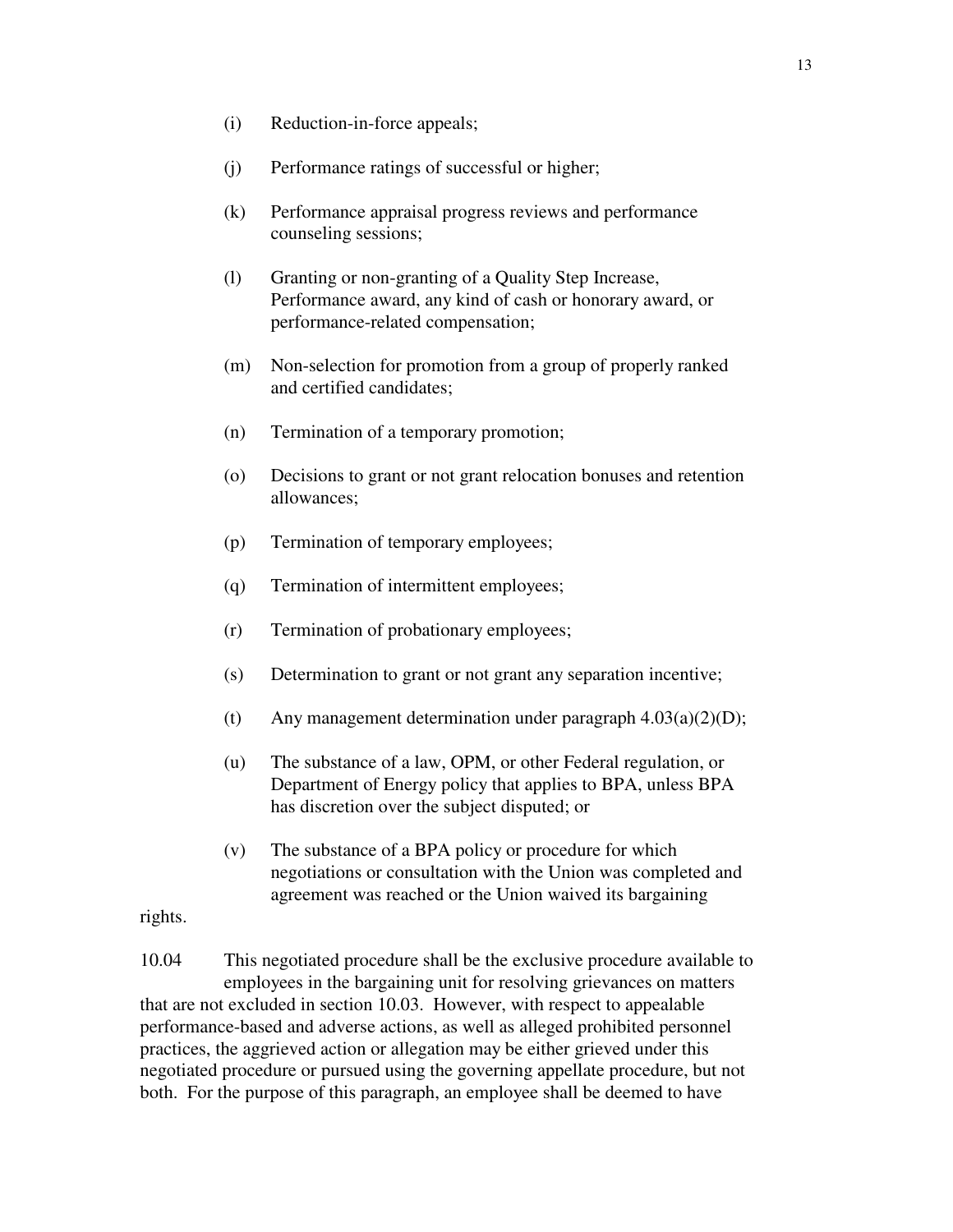exercised his/her option when the employee files, in a timely manner, an action under the governing appellate procedure or the employee (or Union on behalf of the employee) files a timely grievance, in writing, under step 1 of this negotiated procedure.

10.05 A violation by the Employer of any of the time limits in this Article permits progression to the next immediate step in the grievance procedure. A violation by the aggrieved employee or the Union of any of the time limits may be recognized by the Employer as the grievance being dropped. All time limits may be extended by mutual consent. This paragraph does not apply to grievances filed by the Employer. In addition, if both parties agree, at any step of this grievance procedure, to use Alternative Dispute Resolution methods, the parties shall agree on a reasonable and necessary extension of applicable time limits.

10.06 An employee filing a grievance under this procedure may do so without

 representation, provided the Union is notified by the Labor Relations Officer and given the opportunity to be present at any meeting between the grievant and Management. Should an employee seek representation in filing a grievance, it will only be Union representation or representation approved by the Union. The parties recognize that if an employee does not choose to be represented by the Union, he/she may represent herself/himself. However, adjustments must be consistent with the terms of this Agreement, and the Union will be given the opportunity to be present at any formal proceedings.

10.07 The lodging of a complaint or the filing of a grievance shall not be construed as reflecting unfavorably on an employee's good standing, performance, loyalty, or value to the organization. With respect to grievances alleging violation of BPA's Harassment-Free Workplace Program, both parties agree to adhere to BPA's policy that the existence, details, and outcome of the harassment allegation will not be disclosed to anyone who does not have an official need to know, in order to protect the privacy rights of both the complainant and the accused.

## 10.08 Grievance Procedure

 (a) The grievance must be presented within 30 calendar days from the act or occurrence of which the complaint is made, or within 30 calendar days of the date that the grievant becomes aware of the act or occurrence. The Union and the Employer may by mutual agreement extend these time limits.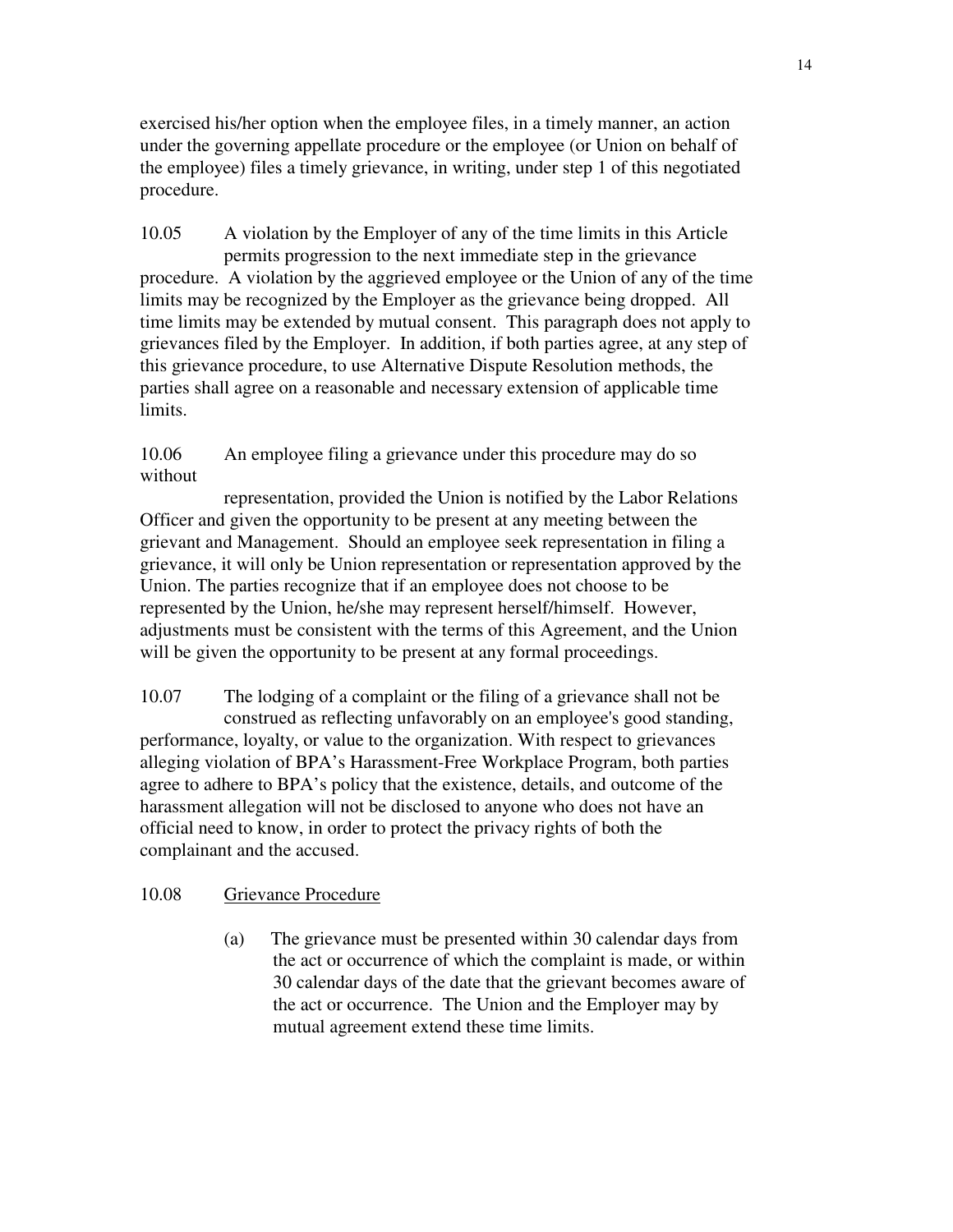- and
- (b) A grievance must be in writing, with the aggrieving situation

supporting circumstances described in a factual manner to the best of the grievant's knowledge and free from deliberate, reckless untruth. The written grievance must contain:

- (1) who the grievance is filed against;
- (2) the identity of the grievant and where employed;
- (3) the action or omission being grieved and an allegation or statement of the basis for the grievance (i.e., an explanation of what occurred or failed to occur), the time and date, if appropriate, and an allegation of how, if known, the action or omission violates the employee's rights under the contract, or any law, rule, or regulation;
- (4) if the Article 9 process was used, a brief statement of what was offered to the employee;
- (5) the corrective action desired; and
- (6) the name of the Union representative, if any.
- (c) When the issue(s) and corrective action are not clearly defined, the Labor Relations staff will promptly request clarification from the grievant or her/his representative. The employee or representative shall discuss the issue(s) and the corrective action desired with the Employer's Labor Relations staff. If necessary, the employee or representative may be requested to amend or revise the grievance and will be permitted 7 days to do so, during which time all other time lines are suspended.
- (d) A grievance, or a part of a grievance, may be withdrawn at any time.
- (e) Employee and Union Grievances

Step 1: The grievance must be submitted to the Labor Relations Officer. The Labor Relations Officer will provide to the Union a copy of any grievance that is received that does not designate a Union representative. The Labor Relations Officer will determine the appropriate management official to whom the grievance will be sent (typically, the first-level supervisor, unless the grievant has completed the Article 9 process, in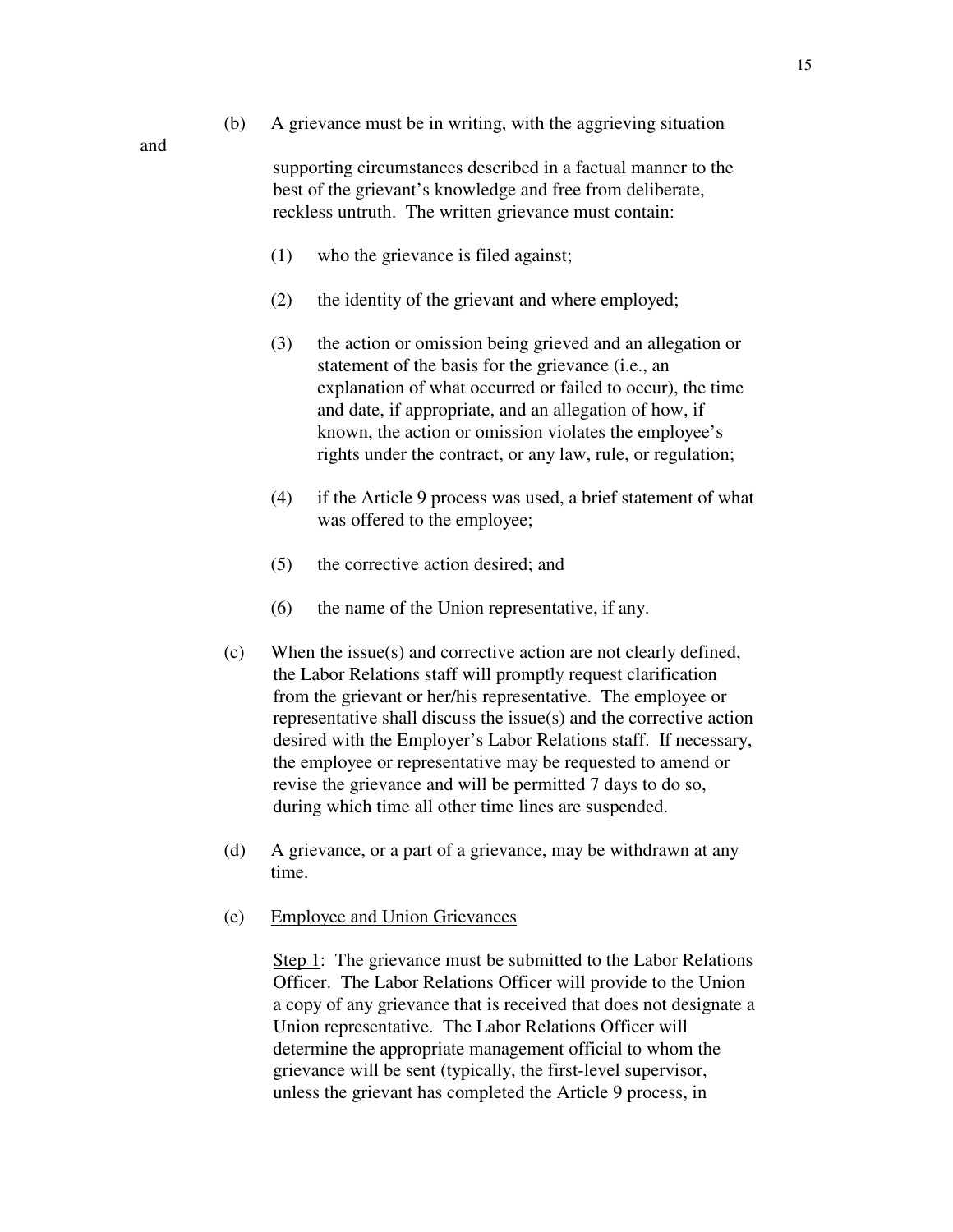which case it will be sent typically to the next higher level of supervision that has not been materially involved in the action(s) or omission(s) being grieved or any subsequent deliberations applicable to the subject grievance).

The designated official shall meet with the grievant and render a written decision to the grievant within 14 calendar days from the date the designated manager receives the grievance. If denied in whole or in part, the official's decision will explain the reasons for such denial.The official's decision shall be communicated to the Labor Relations Officer who, in turn, will communicate it to the Union.

If the grievant is not satisfied with the decision, the grievant may advance the grievance in writing to the next step of the grievance procedure within 7 calendar days of receipt of the decision.

Step 2: The grievance must be submitted to the Labor Relations Officer, who will determine the appropriate management official to whom the grievance will be sent. Grievances will not be referred by the Labor Relations Officer to management officials who were materially involved in the action(s) or omissions(s) being grieved or any subsequent deliberations applicable to the subject grievance. The Labor Relations Officer will provide a copy to the Union. The grievance must contain an explanation as to why the grievant was not satisfied with the Step 1 results.

The designated official shall meet with the grievant and render a written decision to the grievant within 21 calendar days of receipt. If denied in whole or in part, the official's decision will explain the reasons for such denial. The official's decision shall be communicated to the Labor Relations Officer who, in turn, will communicate it to the Union. If the Union is not satisfied with the decision, the Union shall have 30 calendar days, after receipt of the decision, to invoke arbitration by written request to the Labor Relations Officer (except that any grievance regarding employee suggestions may not be advanced to arbitration.

#### (f) Employer Grievances

The Employer shall present a grievance concerning a particular act or occurrence within 30 calendar days of the date of the act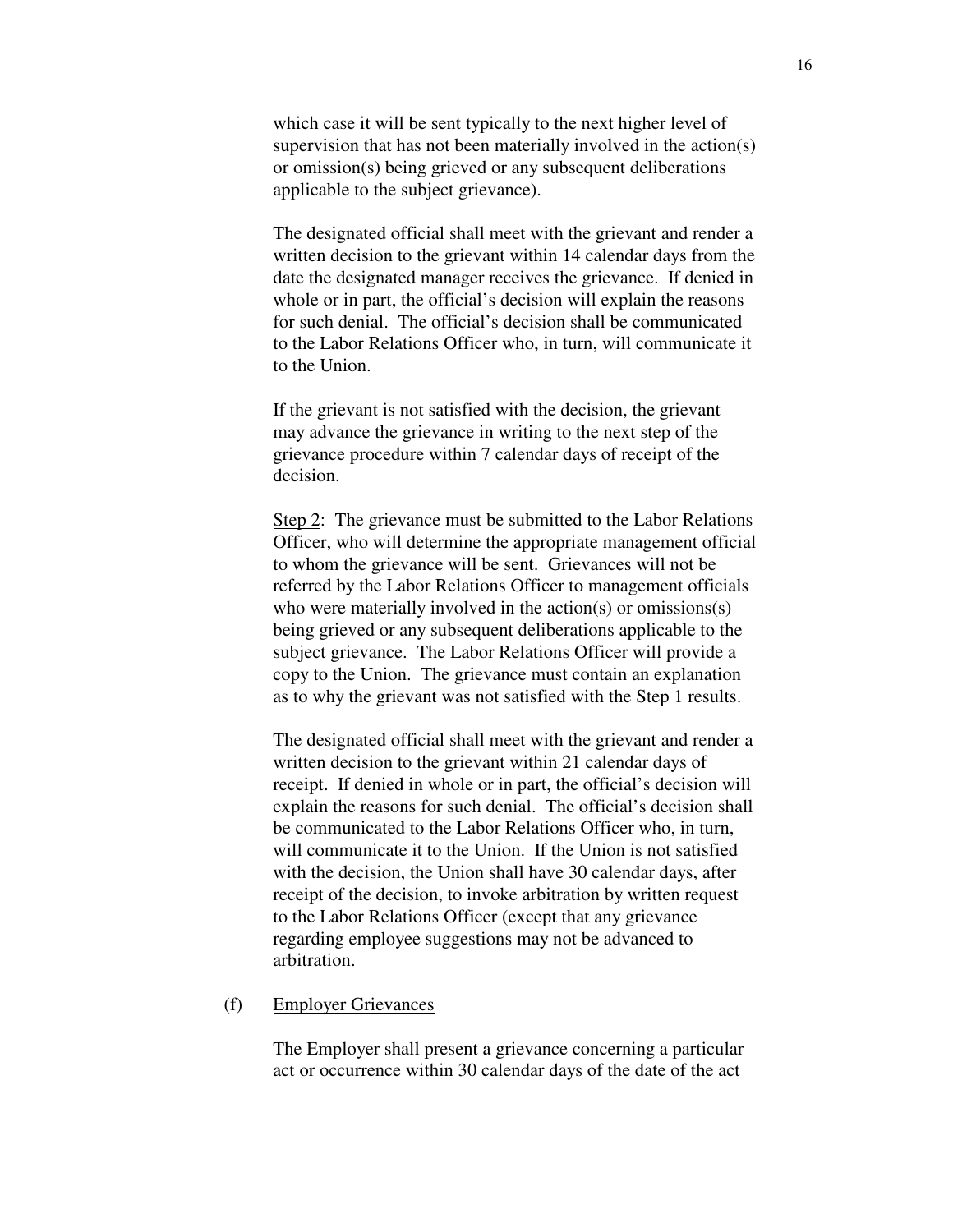or occurrence or within 30 calendar days of the date that the Employer became aware of the act or occurrence.

A grievance by the Employer shall be filed in writing and presented to the Union's Business Manager. The Union shall respond in writing within 21 calendar days of receipt of the grievance. If the Employer is not satisfied with the Union's response, the Employer shall have 30 calendar days, after receipt of the Union's response, to notify the Union in writing of any decision to invoke arbitration.

## 11. ARBITRATION OF GRIEVANCES

11.01 If the Employer or Union fail to settle any grievance processed under the negotiated grievance procedure, the grievance may be submitted to arbitration by either party within 30 calendar days after receipt of a final grievance decision.

11.02 Within 7 calendar days of the request for arbitration, the grieving party shall request the Federal Mediation and Conciliation Service to provide a list of seven impartial persons qualified to act as arbitrators.

11.03 The parties shall meet within 30 calendar days after receipt of such list.

 If they cannot mutually agree upon one of the listed arbitrators, the parties shall flip a coin to determine which party shall be the first to strike a name from the list. Alternate striking of names will result in a single name left to serve as arbitrator. The Federal Mediation and Conciliation Service will be requested to select an arbitrator if either party refuses to participate in the process.

11.04 Contact with the arbitrator shall not take place without participation or reasonable opportunity to participate by the Employer and the Union during the duration of the dispute.

11.05 If the parties fail to agree on a joint submission of the issue(s) for arbitration, each shall submit a separate submission in advance of the hearing and the arbitrator shall determine the issue(s) to be heard from among those submitted.

11.06 The arbitrator's fees and expenses shall be borne equally by the Employer and the Union.

11.07 The arbitration hearing will be held, if possible, on the Employer's premises, during the regular day-shift hours of the basic workweek.

Employee participants shall be on official time if they would have otherwise been in a duty status.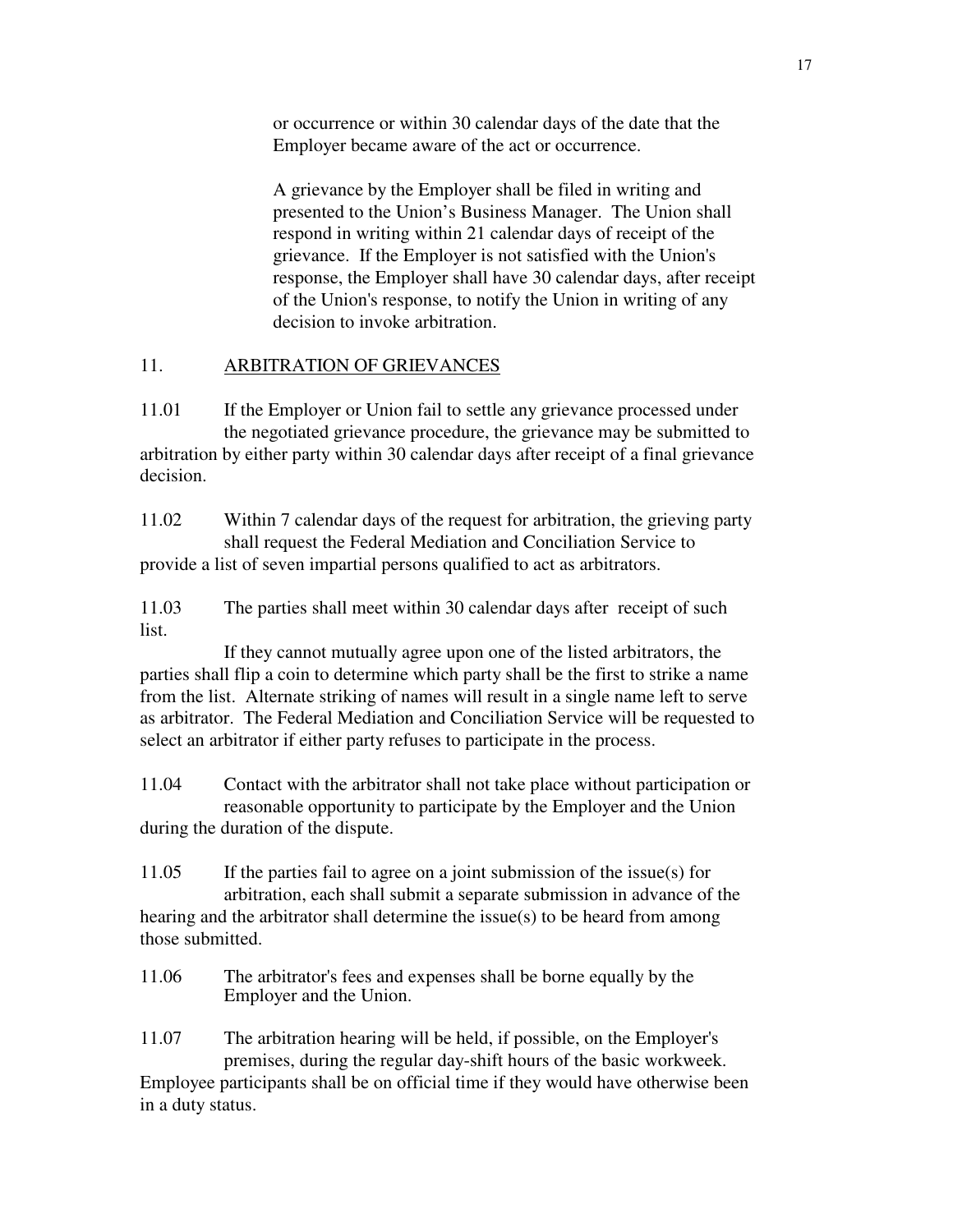11.08 The parties agree to exchange lists of witnesses not later than 14 calendar days prior to the scheduled date of the hearing. Witnesses called must have relevant testimony to the issues being heard. Either party may challenge the appropriateness of a witness. Disagreements will be provided to the arbitrator for resolution. When multiple employees have identical testimony, the parties will make every effort to seek stipulations to cover such testimony, or have depositions taken should travel be involved.

11.09 Any party desiring a verbatim transcript of the proceedings will bear the

 cost of such transcript. Should both parties desire a transcript, the cost shall be borne equally.

- 11.10 The arbitrator shall not have the power to add to, subtract from, or disregard any provision of this Agreement.
- 11.11 The arbitrator will be requested to render a decision as quickly as possible but not later than 30 calendar days after the conclusion of the hearing.

11.12 When an issue of grievability/arbitrability is part of the issue to be heard

 by the arbitrator, both issues will be heard at the same hearing. The parties may mutually agree to present grievability/arbitrability issues to the arbitrator by written briefs prior to a scheduled hearing on the merits of the case.

11.13 The arbitrator's decision shall be binding on the parties absent a filing of

 an exception to the Federal Labor Relations Authority (FLRA) that results in a decision impacting on the arbitrator's decision.

11.14 Any dispute over the interpretation or application of an arbitrator's decision shall be returned to the arbitrator for settlement, including remanded awards.

# 12. LABOR-MANAGEMENT COOPERATION

12.01 The Employer and the Union recognize that they have a common sympathetic interest in the power industry in the Pacific Northwest and its development and that the promotion of their common interests will be furthered and extended by meeting on an ad-hoc basis when requested by either party. Such meetings shall take place during day-shift working hours as a regular BPA activity.

12.02 In the interest of ensuring a cooperative relationship between the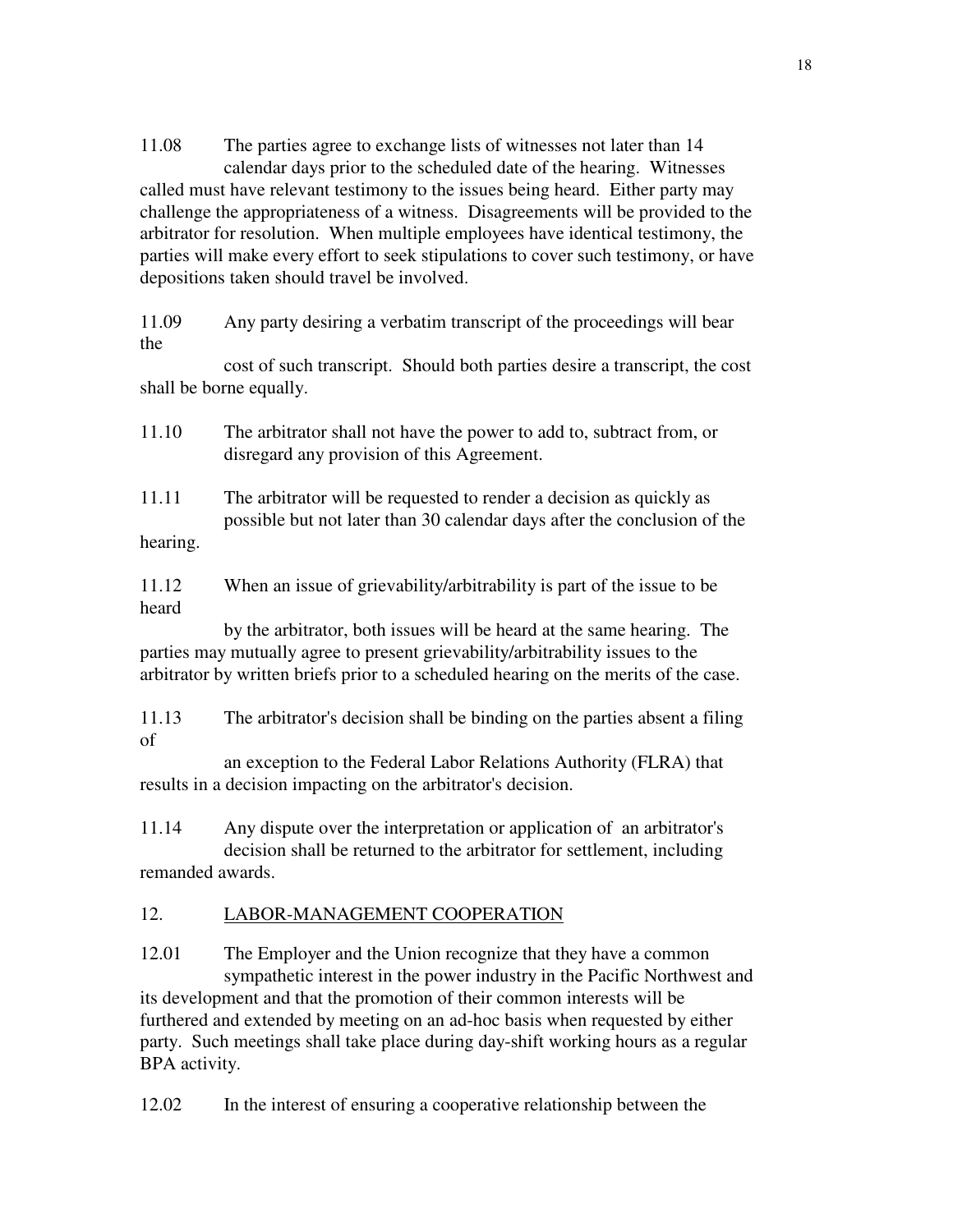Employer and the Union, it is understood that prior to officially filing an Unfair Labor Practice complaint, the initiating party shall inform the other party in writing of their intent at least 10 calendar days in advance of filing such complaint. The advance written notice shall describe the circumstances of the dispute and both parties shall meet in good faith to attempt to resolve the issue prior to the 10-day notice expiring.

12.03 The Union acknowledges that the Employer has a continuing obligation

to improve the efficiency and effectiveness of operations in accordance with the continuing guidance and express directives of the President, Congress, regulatory agencies, and regional interests. The Employer and the Union agree that BPA must meet its public responsibilities and must operate in a businesslike manner within a competitive environment. Hence, the Union agrees to promote the need, including encouraging employees, to find better and more efficient methods of performance.

12.04 In the course of applying applicable statutes, regulations, and policies, the Employer will be guided by the plain language and underlying intent of such rules. It is understood that interpretation, if needed, and application of such rules will occur in a manner that is fair and reasonable to both employees and the Employer.

## 13. EQUAL EMPLOYMENT OPPORTUNITY

13.01 The Employer and the Union agree to cooperate in providing equal opportunity to all qualified persons without regard for age, sex, race, religion, color, national origin, sexual orientation, or handicapping condition and to cooperate in removing any discriminatory barriers.

13.02 The Union may assist in the recruitment process by directing applicants to the employer without regard to age, sex, race, religion, color, national origin, sexual orientation, or handicapping condition.

13.03 The Union and the Employer disapprove of any harassment violating BPA's established harassment-free workplace policy and of any discrimination relating to age, sex, race, religion, color, national origin, sexual orientation, or physical/mental disability. The Employer and the Union mutually agree to work cooperatively in providing all employees with a workplace free of harassment, including sexual harassment, and equal employment opportunity for all persons without regard for age, sex, race, religion, color, national origin, sexual orientation, or physical/mental disability. The Employer and the Union will, consistent with diversity goals, promote full realization of equal opportunity through a positive and continuing affirmative action program.

#### 14. FACILITIES AND SERVICES PROVIDED

14.01 The Employer will post to the Union Web site: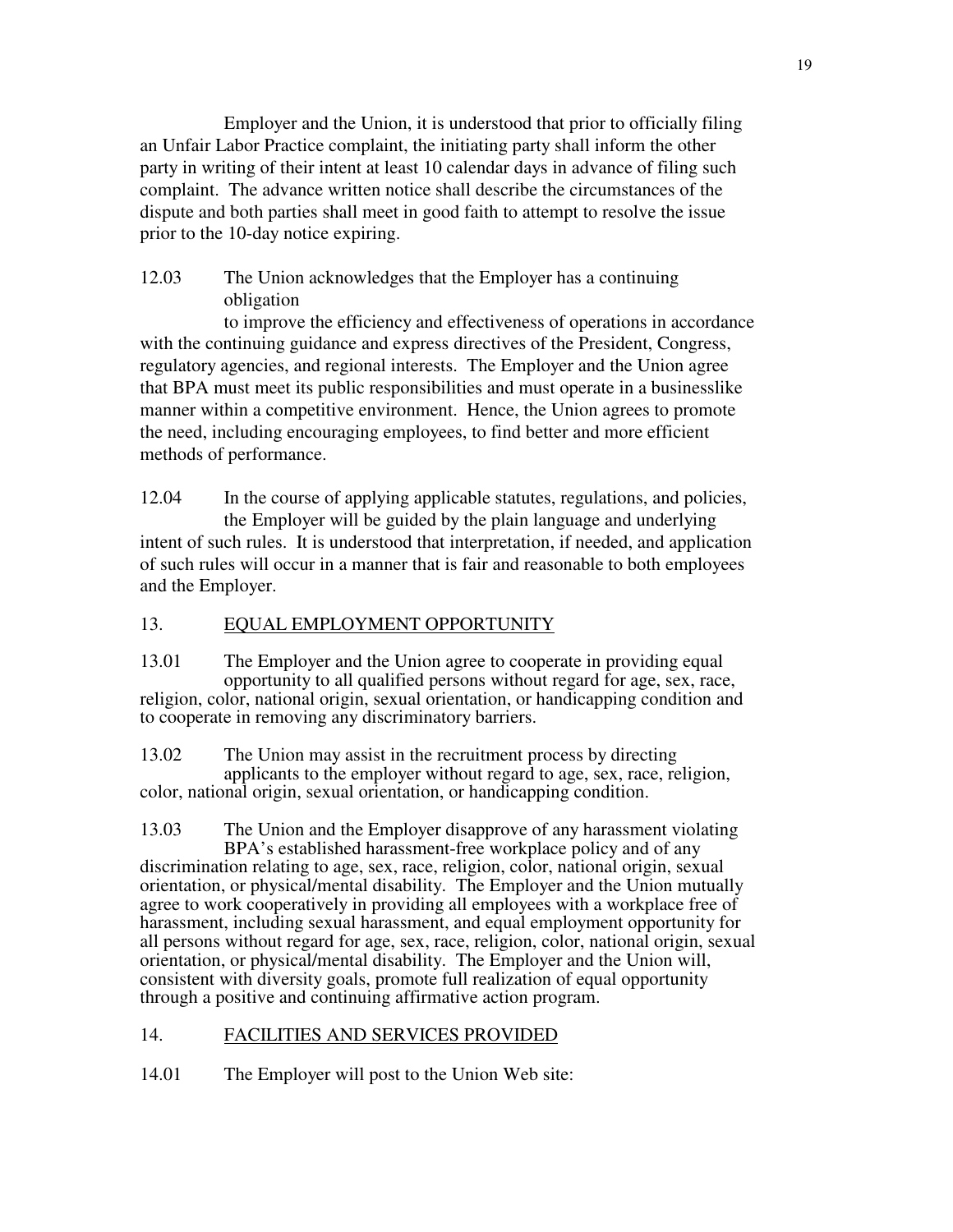- (a) Access to BPA Manual Chapters and Personnel Letters;
- (b) A list of bargaining unit employees updated quarterly showing each employee's name, duty station, title, grade level, and mail routing; and
- (c) Access to all BPA vacancy and interest announcements.

14.02 Space on bulletin boards and a Web site identified and established by the Employer shall be made available to the Union for posting of Union information. The Web site will be accessible to Union members and its business offices through both internal and external web servers. The Employer will instruct new employees in access to the Union Web site. The Union is responsible for posting, maintenance, and removal of its material. The Union shall comply with the following in posting its material:

- (a) It is properly identified as material sponsored or posted by the Union;
- (b) It is limited to matters of direct concern to employees in relation to the Union or to BPA;
- (c) It shall not be scurrilous, libelous, or of a partisan political nature; and
- (d) It shall not be for social or Union organizational purposes.

14.03 The Employer shall provide the Union one parking permit for use at the BPA Headquarters Building by visiting union officials while on official business, subject to the following conditions:

- (a) The permit shall be made available subject to the needs of BPA and the Employer may withdraw the use of such permit should it become essential for the proper and efficient conduct of BPA business as determined by the Employer.
- (b) The use of this permit shall be governed by any existing or future laws, rules, or regulations.

14.04 The Union may schedule the use of conference rooms for labor management purposes, such as preparations for negotiations or grievance processing.

14.05 Union representatives may use the BPA internal mail system and FTS telephone system for communication to members of the bargaining unit, and also use external mail systems with business agents, for representational reasons other than internal union business.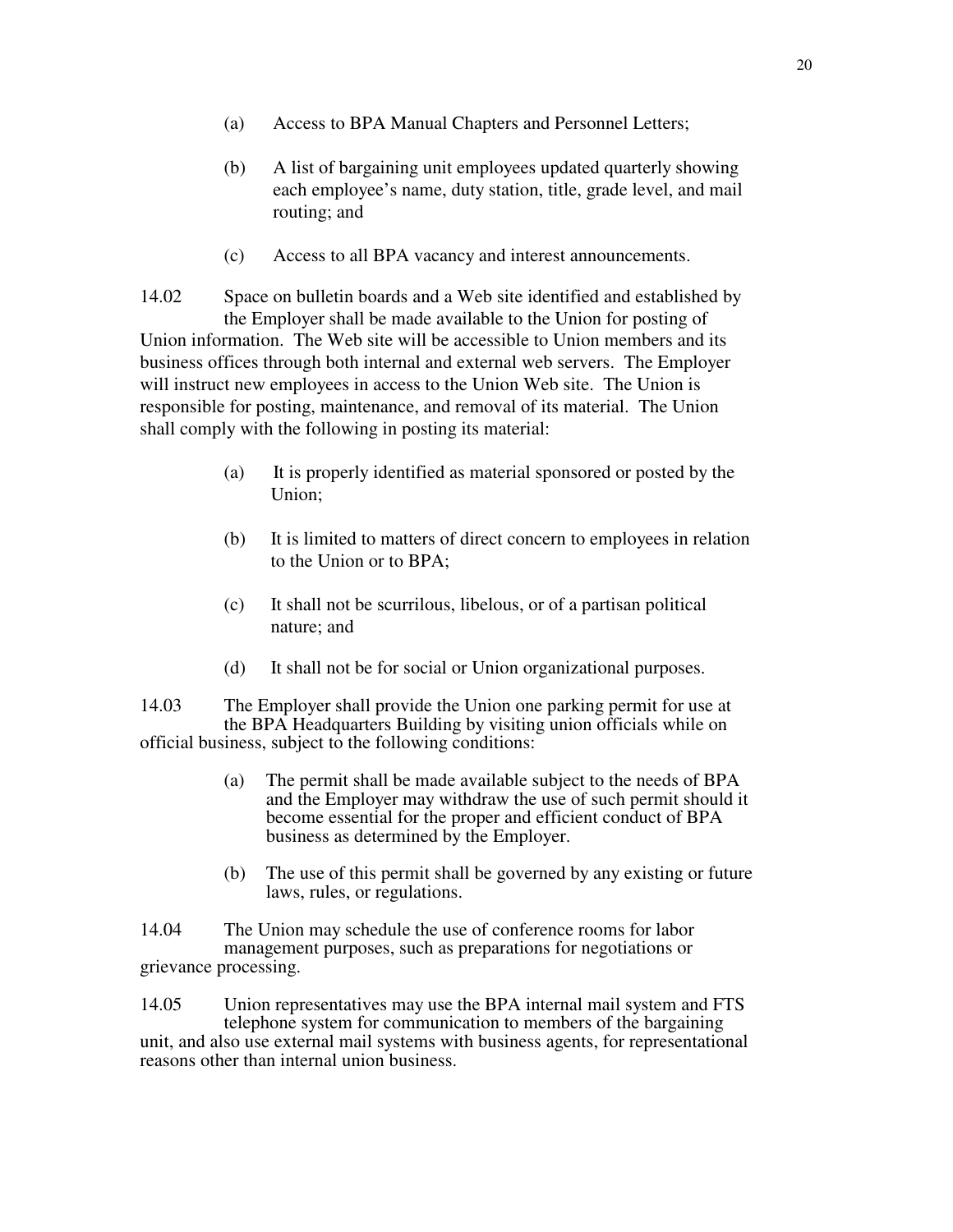BPA agrees to permit distribution of notices and circulars sponsored by the Union to all employees in the Bargaining unit through normal internal mail distribution facilities provided:

- (a) They be reasonable in size;
- (b) They are properly identified as material sponsored by the Union;
- (c) They contain nothing that would identify them as official BPA material or imply they are sponsored or endorsed by BPA;
- (d) They are limited to matters of direct concern to employees in relation to the Union or to BPA;
- (e) That no significant staff time or other costs are required; and
- (f) the material distributed is not for organizational, political, or social purposes.

Distribution cannot be for organizational, political, or social purposes.

14.06 Upon request of an Employee, a union representative will consult and participate on the adequacy of the Employee's workspace.

#### 15. CHARITY DRIVES

15.01 The Employer and Union agree that bargaining unit employees will be encouraged to participate in worthwhile charity drives; however, no employee will receive pressure to contribute to a charity to which the employee does not wish to contribute. The parties also agree that no rights or privileges that would otherwise be extended to any employee in the unit will be withheld, nor any reward be given or reprisal be made against any employee who contributes or refrains from contributing to any charity drive.

#### 16. SAFETY AND HEALTH

16.01 The Employer has an obligation to comply with applicable Federal laws

 and regulations relating to the safety and health of employees and will take such additional steps as may be necessary to make adequate provisions therefor.

16.02 Employees have an obligation to comply with the safety rules of the Employer.

16.03 The Union joins the Employer in support of safety and accident prevention. Stewards shall promptly, upon receipt, in their Union capacity, of reports of unsafe acts or working conditions from employees, report such findings, through the Labor Relations Officer, to the Safety Officer, along with recommendations for corrective measures of any unsafe conditions discovered.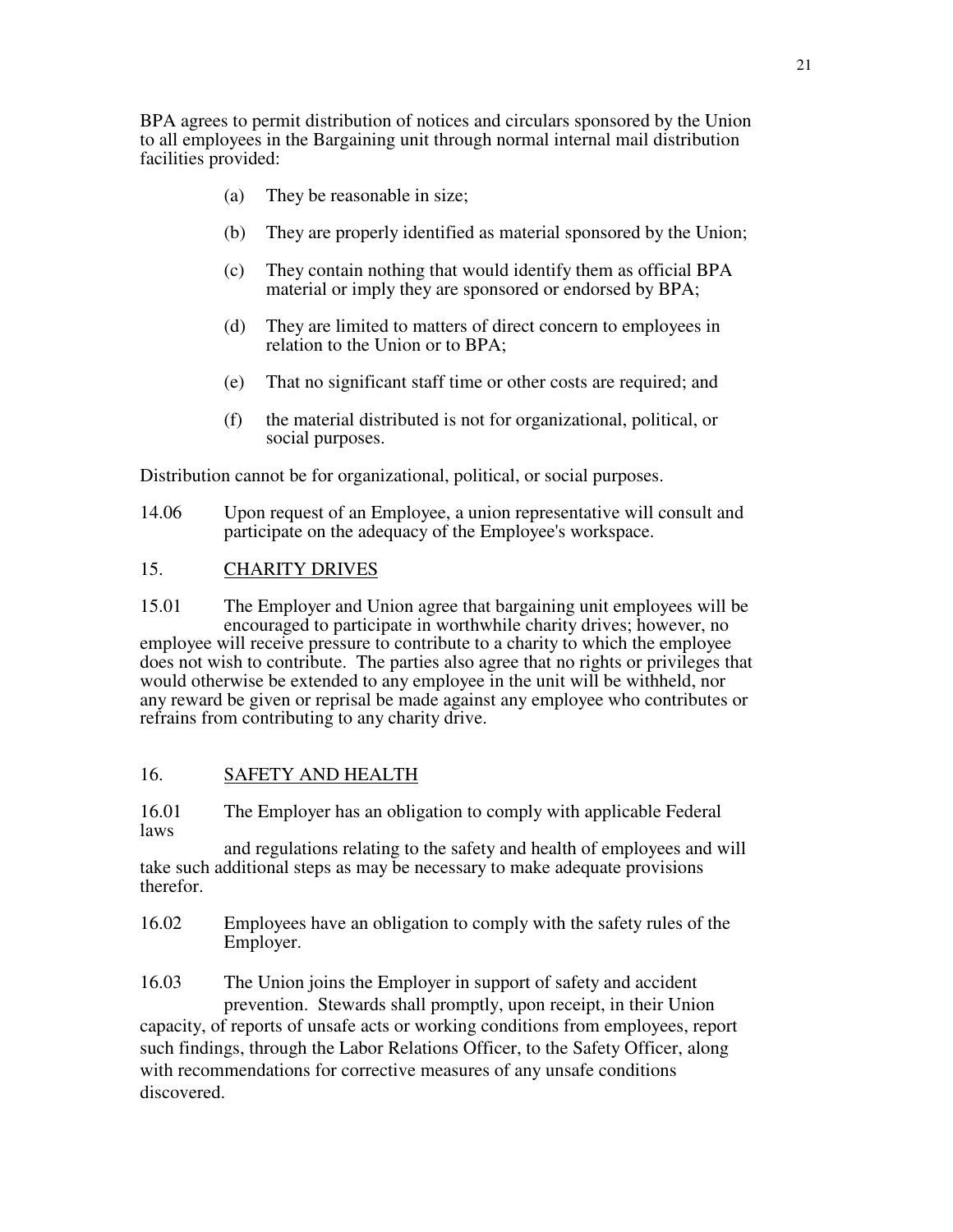16.04 Passenger vehicles will be equipped with air-conditioning and an AM/FM radio. Tire chains, cable chains, and/or studded tires, will be provided at management's discretion when weather conditions warrant. An ice scraper and de-icer chemical shall be provided during periods of winter weather; however, the driver will be responsible for ensuring these items are in the vehicle. Cruise control will be provided on newly acquired or leased passenger vehicles routinely used for long-distance driving of 100 miles (round trip) or more per trip.

- 16.05 Permanently staffed work facilities provided by BPA will meet all applicable OSHA standards for cleanliness and safety.
- 16.06 All permanently staffed BPA facilities shall have eating areas with tables, and chairs or benches, in good repair.

## 17. HOURS OF WORK

17.01 The standard workday for full-time employees shall normally consist of 8 hours per day.

17.02 The standard workweek for full-time employees shall normally consist of 40 hours, including 5 consecutive standard workdays, normally Monday through Friday.

17.03 Deviations from the standard workday and workweek can be made by the Employer to meet work requirements, but as much notice as practicable will be given to the employees affected.

17.04 The current work schedule (AWS) used for Power Schedulers shall remain in effect. Either management or the Union may terminate the AWS and return the employees to a 8-hour shift schedule by giving notice from 30 to 90 days prior to any anniversary date of this Agreement. Upon such notice, employees will be returned to an 8-hour shift schedule at the beginning of the first pay period on or after the anniversary date. Both management and the Union may mutually agree to revision or termination at any time.

17.05 Employees may request to work credit hours on a regular basis in order to accrue sufficient credit to take subsequent work days off, either periodically or on a regular basis. The Employer shall consider and approve such requests subject to the following determinations made by the Employer:

- (a) That the work performed to earn credit hours is at least as beneficial to the organization as time worked during regular hours;
- (b) That the employee's periodic or regular absences, due to using credit hours, do not unduly interfere with meeting the work demands of the organization;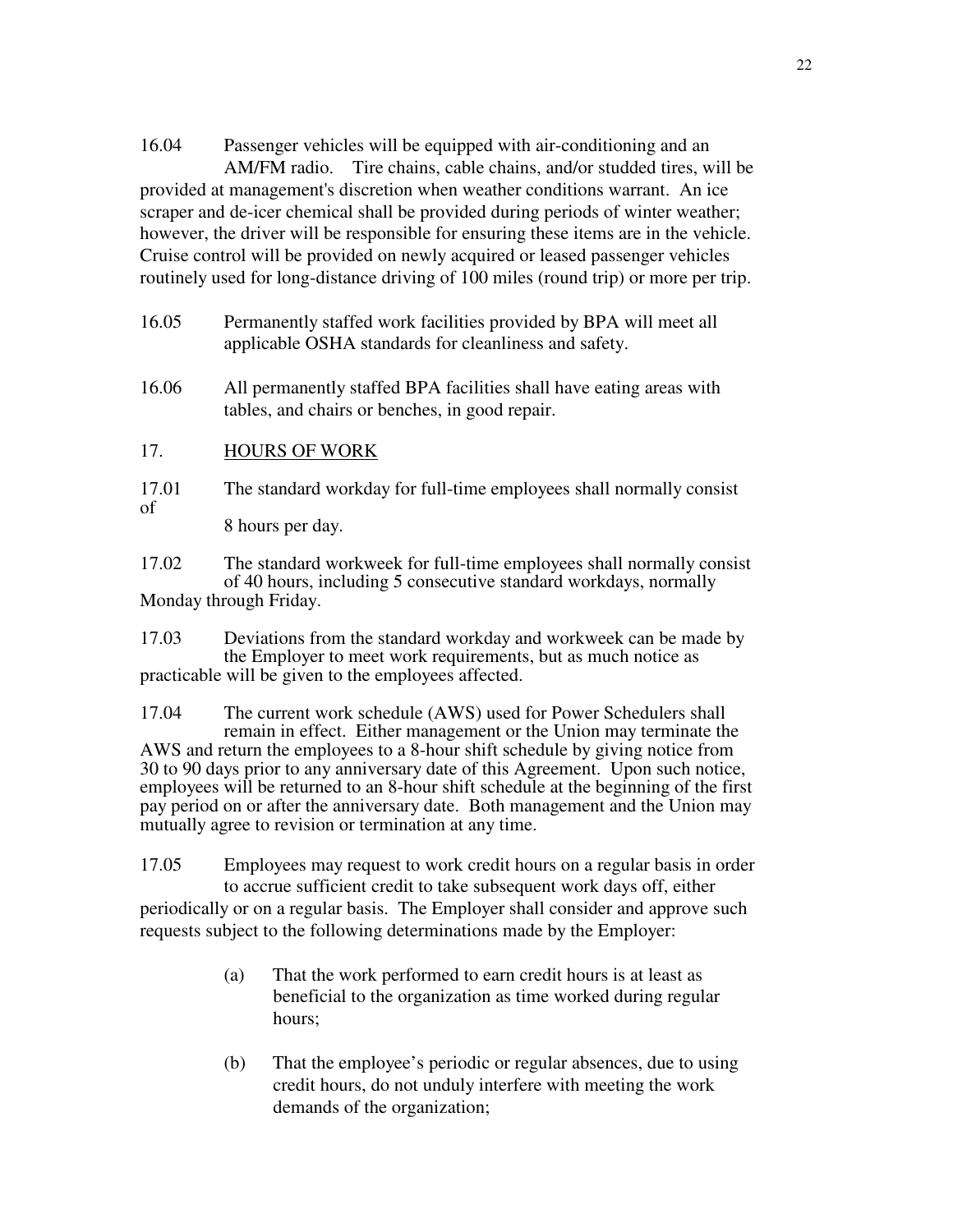(c) If multiple requests for periodic or regular absences occur within a work unit, that the absences are scheduled in a manner that permits adequate office/activity coverage.

## 18. DISCIPLINARY AND ADVERSE ACTIONS

18.01 Disciplinary or adverse action will be consistent with applicable laws and regulations governing such actions.

18.02 When a letter of proposed disciplinary or adverse action is presented to an employee, he/she shall have the right to Union representation to answer such proposed action. When an employee is disciplined or when a letter of proposed disciplinary or adverse action is presented to an employee, he/she shall have the right to Union representation. With respect to such proposed actions, no final decision shall be made by the Employer until at least 10 days after the letter of proposal has been delivered to the employee.

18.03 In the event the employee is issued a notice of decision on a disciplinary action or adverse action which is unfavorable to the employee, the employee may seek the assistance of the Union in appealing the disciplinary or adverse action.

## 19. REDUCTION IN FORCE

19.01 The Employer agrees to notify the Union and affected employee(s) of any reduction in force as far in advance as practicable under the circumstances, to conduct such reductions in accordance with applicable laws and regulations, including providing adversely affected employees with all benefits, including grade and pay retention, to which they are entitled under applicable regulations.

19.02 Once a specific reduction-in-force proposal is prepared by the Employer, the parties will diligently meet their bargaining obligations regarding matters that are not otherwise addressed in this Article.

19.03 The Employer agrees to register adversely affected employees in programs operated for the purpose of making applications of displaced Federal employees available to other Federal agencies.

19.04 The Employer will consider any employee, who has received a notice of

 separation, for any vacant position in the same commuting area, provided the employee meets minimum qualification requirements.

19.05 The Employer will permit an employee, who has received a notice of separation, excused absence for the purposes of interviewing or taking tests for job opportunities outside of BPA, provided that the employee presents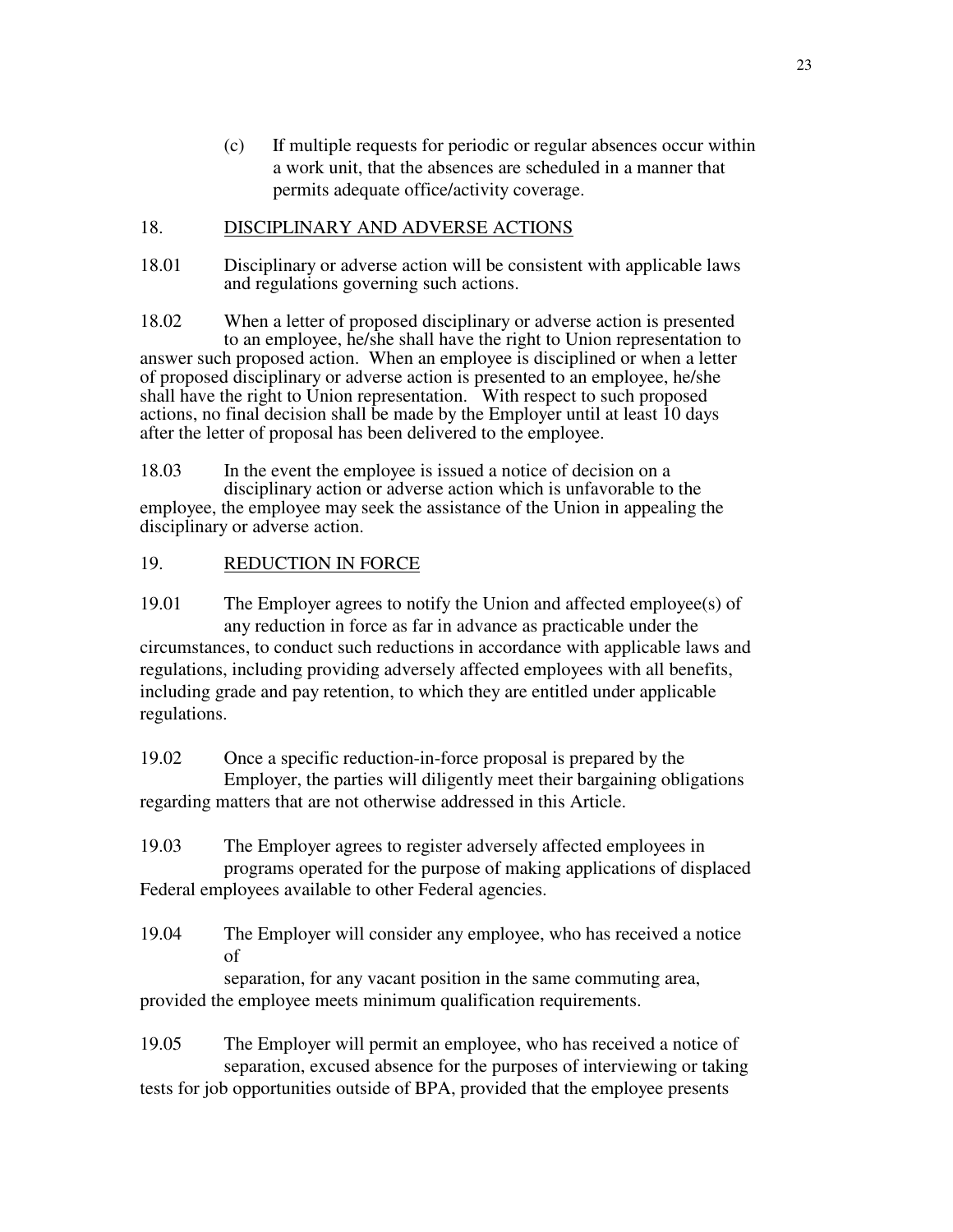reasonable evidence that a bona fide opportunity exists. Supervisors will also consider excused absence, subject to the same conditions in the preceding sentence, for employees who might be displaced from their competitive levels. The total amount of excused absence granted under this paragraph may not exceed 40 hours in a calendar year.

### 20. POSITION CLASSIFICATION

20.01 Position descriptions reflect the major duties which are officially assigned and actually performed on a regular and recurring basis.

20.02 Each employee will be provided a copy of his/her official position description, as soon as possible after date of entrance on duty, and will be furnished all subsequent changes.

20.03 An employee may appeal at any time, the current classification (title, series, grade, and/or pay category) of his/her official position through the appropriate appeals procedure.

20.04 Except for reorganizations, a supervisor will consult with the incumbent of a position when the supervisor modifies the duties in the position description for the employee's existing position. Such consultation will occur before the position description is finalized. An employee may request the participation of a Union representative during any such meeting the supervisor has with the employee.

20.05 The Employer will consult with the Union when the Employer develops or modifies a program to classify any professional occupational group.

## 21. TRAINING

21.01 The Employer and the Union agree that the training and development of employees within the bargaining unit is a matter of significant importance. The Employer will, as funds and work schedules permit, make available to employees the training and development it deems necessary for the effective performance of employees. Work assignments in new or different subjects are an example of potential development opportunities.

21.02 When formal training is given primarily to prepare an employee for promotion to a position for which the employee would be required to competitively compete, selection of the employee for such training will be made under competitive promotion procedures.

- 21.03 When approved by supervision and where allowable by law and regulation professionals may:
	- (a) Be allowed official time during normal work hours for Continuing education, refresher courses, and examinations in order to meet qualifications for State professional registration, or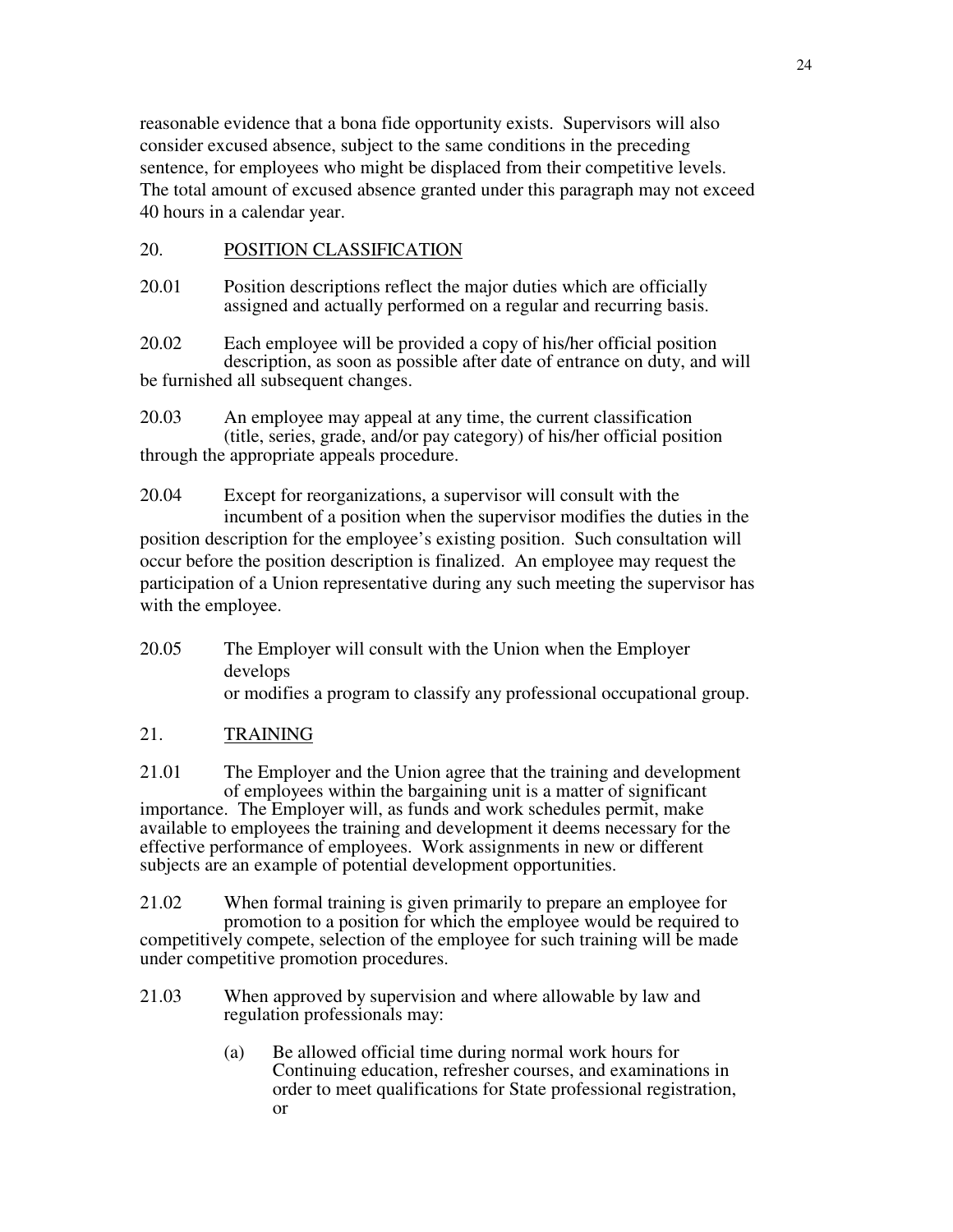other professional certification requirements, related to their jobs, and receive reimbursement for such costs;

- (b) Be allowed to take educational classes related to their jobs and receive reimbursement for the classes, consistent with published BPA academic grading criteria policy, and also be allowed to take such classes on official time during normal work hours when such attendance, as determined by supervision: (1) does not unduly disrupt work; and (2) will assist the Employer in meeting future staffing needs for which the Employer anticipates difficulty in recruiting or retaining necessary skills;
- (c) Receive reimbursement not to exceed \$400.00 per year for the dues and fees of membership in professional associations related to their jobs (this excludes payments that enable an employee to meet minimum qualifications for his/her position and also excludes payments for occupational license fees);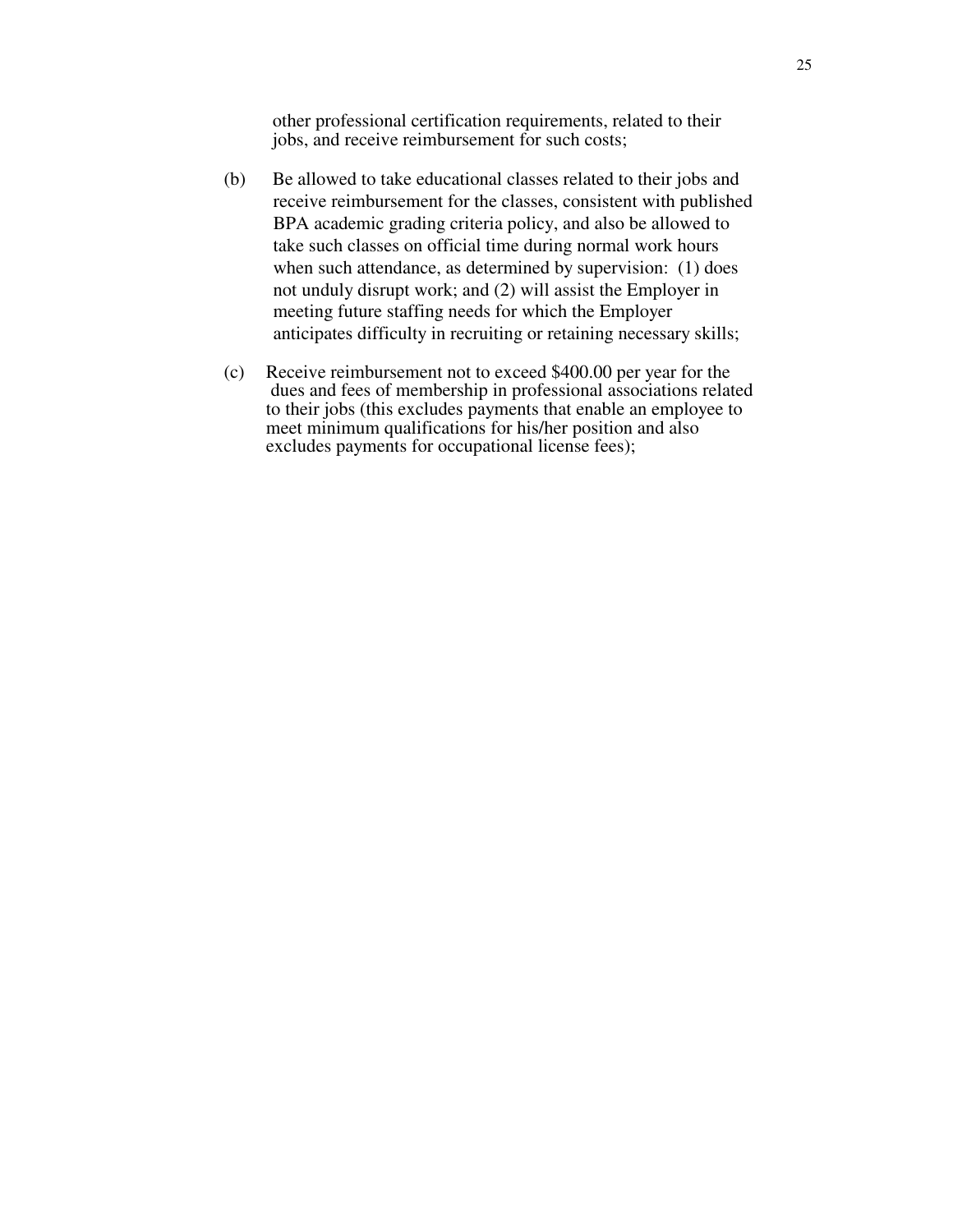jobs

(d) Attend meetings of professional organizations related to their

 on official time and be reimbursed for the fees and expenses of such attendance and;

 (e) Be allowed official time to give talks on professional matters at local schools, service organizations and other like events, when it is in the interest of BPA.

21.04 Within 30 calendar days of receipt of a request for payment of professional dues, management will decide whether to approve the request and will notify promptly the employee of its decision. If management decides not to approve payment of the dues, the employee will be given the reasons for which payment has been denied. If management decides to approve payment, management will forward the request for payment promptly.

- 22. OVERTIME
- 22.01 Overtime will be paid in accordance with the provisions of applicable laws and regulations.

22.02 It is understood that the assignment of overtime work is a function of Management and is done to ensure mission accomplishment. Both the Union and the Employer recognize that it is in both parties' best interest to assure that work is scheduled efficiently in order to minimize the need for overtime. Overtime shall be assigned taking into account the skills and knowledge needed to perform the job efficiently and, secondarily, it is desirable to spread such overtime work amongst qualified employees in a manner so as to avoid excessive overtime for any individual employee. The Employer will attempt to avoid overtime for employees who are fatigued due to working extended hour for the Employer. An employee may, upon request, be released from overtime, provided her/his reasons are acceptable to the supervisor and another qualified employee familiar with the work is available. The Employer agrees to give an employee as much advance notice as practicable when the employee is required to work overtime.

22.03 The Employer will normally order performance of overtime work in advance. The Employer may also approve overtime after it is worked. If an employee works overtime without advance approval from the Employer, the Employer will assess the need and justification for the overtime work. If such work met the present needs of the Employer, as determined by the management official authorized to approve overtime, it shall be approved. However, it is further understood that the Employer has the authority to order an employee to not work overtime under any circumstances if the priority of an employee's work assignments do not warrant overtime work, if the employee's work performance is not at a successful level, or if the employee is otherwise not performing productively while in a duty status.

22.04 The Employer agrees to make relevant overtime records available for joint review by the Employer and the Union when there is a complaint or grievance regarding overtime.

22.05 Both the Union and the Employer recognize that it is in both parties' best interest that all management-ordered or -approved overtime be compensated.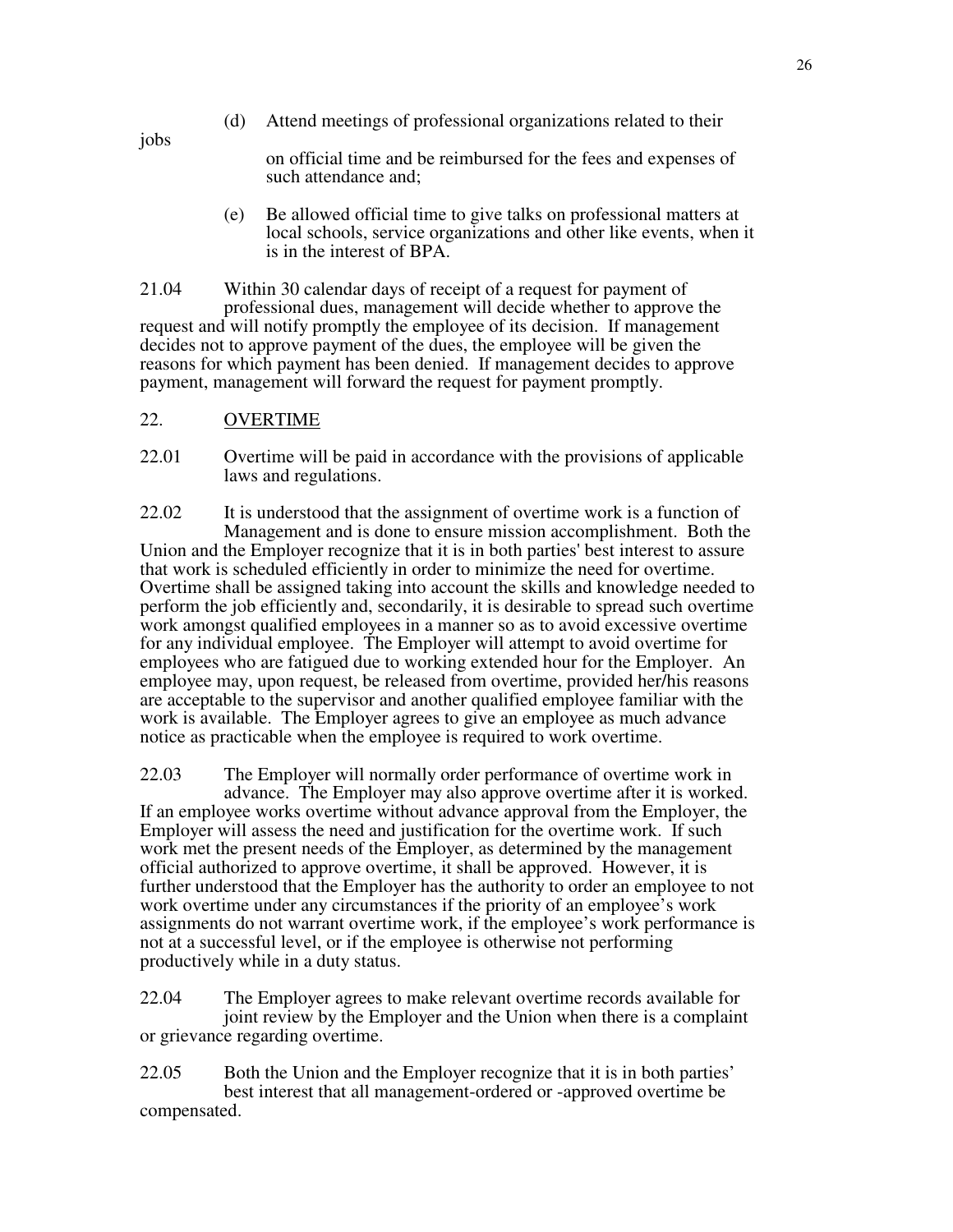22.06 Employees may, at their option, elect compensatory time off in lieu of paid overtime (except those employees on a fixed work schedules must be paid for overtime that is regularly scheduled overtime). However, supervisors may require that irregular or occasional overtime earned by an exempt employee whose rate of basic pay exceeds the maximum equivalent rate of basic pay for GS-10 be paid as compensatory time off rather than as paid overtime.

22.07 An employee who performs overtime work on a normal non-work day shall receive overtime pay for the overtime worked. A minimum of 2 hours overtime will be paid as required by law for those employees called to work if they would otherwise have had the day off.

#### 23. TRAVEL

23.01 Employees required to travel shall be subject to the requirements, including reimbursement rules, of applicable regulations and BPA

policy.

23.02 Insofar as practicable, unit employees should not be required to travel during non-duty hours. If it is necessary for an employee to travel outside regular working hours and such travel does not qualify for overtime pay, the reasons for ordering travel at those hours will be recorded. A copy of the statement will be available at the employee's request.

23.03 BPA will provide for the advancement of funds to employees for travel expenses limited to the estimated out-of-pocket expenses to finance required travel, in accordance with applicable regulations and BPA policy. Such advances are to be reserved and used solely for job-related travel purposes and refunded when no longer needed for such purposes, or as determined by BPA.

23.04 The Employer and bargaining unit employees have a shared interest in processing travel vouchers in a timely manner. Therefore, employees are expected to provide needed information regarding their travel expenses within 2 weeks of completing travel. Such information is provided to the supervisor or designated support staff. Within one calendar month of the time an employee provides such information, management will have the required travel vouchers completed, or will allow the employee time to complete his own voucher, and will forward the voucher in due form to the BPA Travel Section or other designated auditing and processing section.

23.05 Under limited conditions, an employee traveling on official business may transport non-official passengers in a government owned, leased, or privately owned vehicle. Such transportation must have advance management approval and is governed by applicable government regulations and BPA policy.

23.06 Employees on official travel who are using a privately-owned vehicle may voluntarily return to their residence or official duty station during non-work hours or on a non-work day, provided that the supervisor determines that the work situation permits such release. Such employees will be reimbursed their full transportation costs (mileage) without regard to the amount of per diem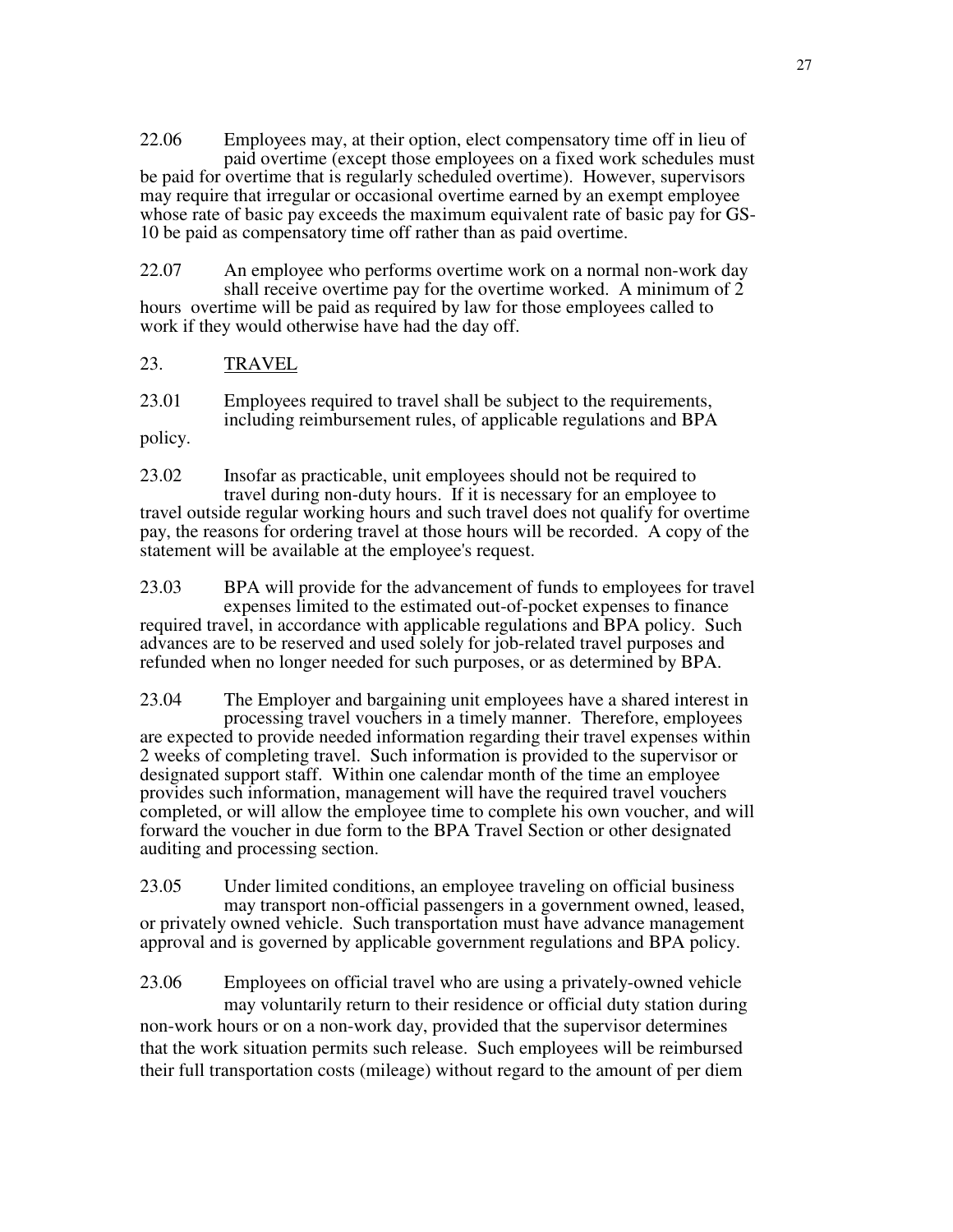saved. Subject to the supervisor's approval, a government-owned or -leased vehicle may be used at Government expense to return to the official duty station.

23.07 Employees on official travel who are working more than 250 miles from their official duty station or residence will be permitted to use commercial transportation at the Employer's cost to return to such duty station or residence, provided that such travel will occur no more often than once every 30 days (initially only after 30 days in a travel status) and occurs during non-work hours/days.

23.08 When an employee is on official travel and airline or lodging reservations are not made accurately by someone else, BPA shall reimburse the employee for reasonable expenses, consistent with applicable regulations, incurred by the employee to secure alternate air travel or lodgings. In such cases when the employee discovers such a scheduling error, the employee is responsible for making arrangements at the least cost to the government that does not substantially inconvenience the employee.

# 24. CONTRACTING OUT

24.01 The Union will be notified in advance of any contracting out determination made that has an adverse impact on bargaining unit employees, including contracting out of a permanent BPA position. If the Union requests an opportunity to discuss the matter within 5 work days of receipt of the notification, such discussion will be held within 2 weeks of receipt of such request, after which management's final decision will be made and announced to the Union.

24.02 Arrangements for employees adversely affected by the contracting out of work will be communicated to the Union prior to such arrangements being implemented.

# 25. ANNUAL LEAVE

25.01 Annual leave may be allowed at any time during the year having due regard for the Employer's needs. An employee's request to take annual leave normally will be granted when the employee has given advance notice acceptable to his/her supervisor, unless such absence would cause an undue interruption of work. Requests for annual leave for emergency reasons will be approved upon submission of an explanation acceptable to the supervisor. When written requests for annual leave are denied, the employee will be notified in writing of the reasons for denial, upon request by the employee.

25.02 Except in emergencies, all annual leave must be requested with sufficient time to allow the Employer an opportunity to arrange, as needed, for work to be redistributed.

25.03 Supervisors and employees have a joint responsibility to monitor leave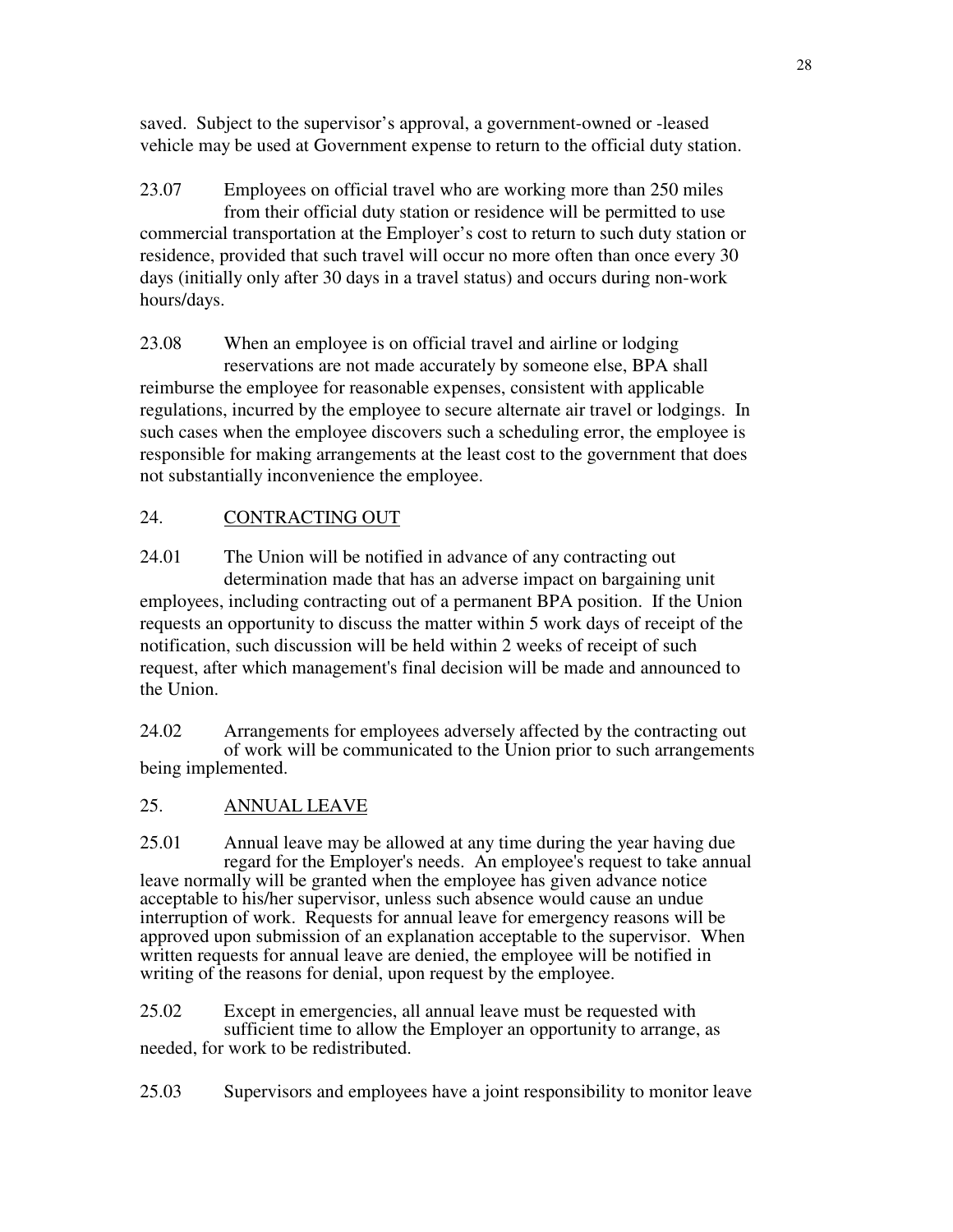balances to avoid excess leave balances at the end of the leave year that might result in loss of accrued leave. Employees, whose leave balances are such that loss of accrued leave might occur, will be counseled by the supervisor in regard to scheduling the reduction of such excess leave. In addition, the supervisor will work with the employee to identify options for using or restoring such leave. Supervisors and employees have a joint responsibility for reading and understanding reminders that are published to all employees, advising them of the requirements that must be met in order to restore any such leave that is lost.

25.04 Employees who have requested annual leave 30 days or more in advance and had it approved, shall not have their choice of time disturbed to accommodate an employee who must use or lose annual leave.

25.05 The Employer agrees to grant annual leave to each employee on their birthday if desired by the employee unless such absence would cause an undue interruption of work.

- 25.06 Employees are authorized to use annual leave in accordance with the provisions of the Family and Medical Leave Act.
- 25.07 Supervisors shall make good faith efforts to enable an employee to use up to 5 days of annual leave for the following situations:
	- (a) For situations covered by the Family Friendly Leave Act (such annual leave is in addition to an employee's entitlement to use sick leave under such Act);
	- (b) In connection with the employee's marriage;
	- (c) In connection with a court hearing regarding the employee's divorce or custody of the employee's child.
- 25.08 Any employee request for annual leave on a workday that occurs on a religious holiday, associated with the employee's religious faith, will be

approved unless such absence would cause an undue disruption of work.

#### 26. SICK LEAVE

26.01 Employees who are unable, because of illness or injury, to report for duty will notify their supervisor, or other office staff if the supervisor is unavailable, as soon as practicable, considering the employee's physical condition. An individual employee who is placed under "leave control" procedures via written instructions from a supervisor, due to excessive use or suspected abuse of leave by that employee, shall follow such instructions for notifying his/her supervisor of any absence due to illness or injury.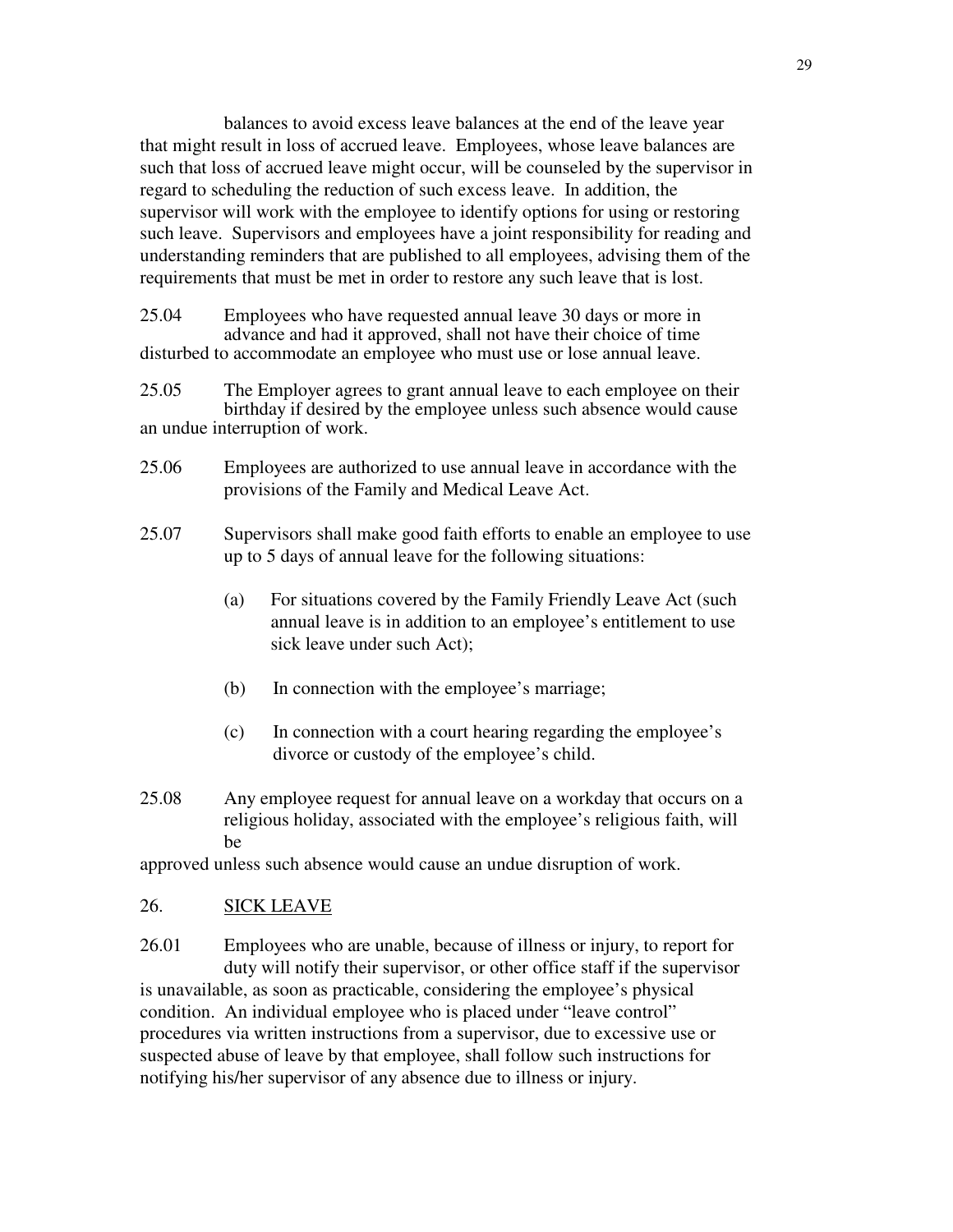26.02 The Union recognizes the importance of sick leave and the obligation of the employee, as well as the advantage to him/her, to utilize it only in the following circumstances: When incapacitated for the performance of duty by sickness or injury; for valid medical, dental, or optical appointment; and for other uses authorized by applicable regulations. The Union therefore agrees to support the Employer in efforts to eliminate unwarranted or improper use of sick leave. Employees are also entitled to use sick leave in accordance with the provisions of the Family and Medical Leave Act and the Family Friendly Leave Act.

26.03 Employees may be required to furnish administratively acceptable evidence to substantiate a request for approval of sick leave if such leave exceeds three consecutive workdays. Employees shall not be required to furnish a medical certificate to substantiate a request for approval of sick leave if such leave is three days or less, except in individual cases where there is reason to believe the employee is abusing sick leave. In such cases, a supervisor may require an employee to furnish a medical certificate or administratively acceptable evidence for any future period of sick leave used by the employee, after the supervisor gives him/her notice of the requirement.

## 27. COURT LEAVE

27.01 An employee (other than intermittent) is entitled to Court Leave to the extent necessary to serve on a jury or to participate in judicial proceedings in a non-official capacity as a witness on behalf of a State or local government.

27.02 Upon being notified an employee needs Court Leave, the Employer will

 advise the employee of the entitlements which are relevant to the employee in his/her particular situation.

28. LEAVE WITHOUT PAY

28.01 LWOP is not a matter of right to employees except as provided by the Family and Medical Leave Act. However, employees may request LWOP and will have such requests duly considered by the Employer.

28.02 Among reasons for which LWOP may be granted is for the purpose of serving on a temporary basis as an officer or representative of the

Union.

- 28.03 Requests for LWOP are to be submitted through normal supervisory channels.
- 29. EXCUSED ABSENCE

29.01 When voting polls are not open at least three (3) hours either before or after an employee's regular hours of work, then the employee will, upon written request, be granted an amount of Excused Absence by the supervisor which will permit the employee to report for work up to three (3) hours after the polls are open or leave work up to three (3) hours before the polls close, whichever requires the lesser amount of time.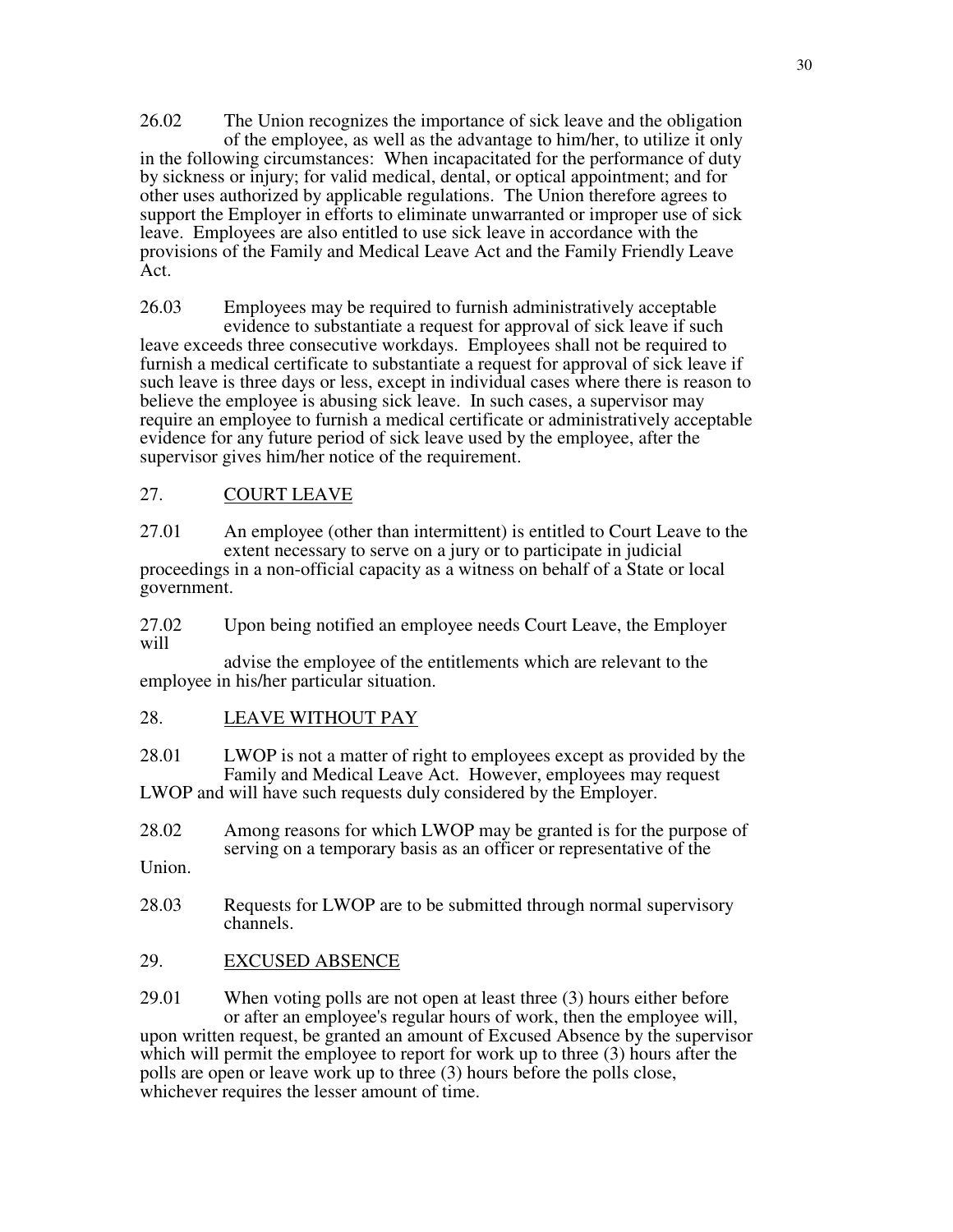29.02 Employees may be excused for the purpose of registering to vote on the same basis as for voting, provided that they cannot register during a non-duty day. Except in emergencies, the Employer shall not assign employees to duties away from their headquarters on election day without having provided the employee an opportunity to vote at the poll or by absentee ballot.

29.03 Employees participating in blood donor programs will be excused for up to four  $(\overline{4})$  hours on the day such a donation is made. The purpose for the excused absence is to allow the employee to participate in the program without loss of pay or charges accruing against leave accounts.

## 30. HOLIDAYS

30.01 Eligible employees shall be entitled to all holidays that are now established by law and those that may be added by law or designated by Executive Order.

30.02 On a holiday or day designated as a holiday, which the employee is not required to work, an eligible employee shall receive pay at the employee's basic rate of pay, plus any appropriate premium pay, for the employee's scheduled tour of duty.

30.03 An eligible employee who performs work that is not overtime work on a holiday, or a day designated as a holiday, shall receive, in addition to the pay the employee would normally receive, holiday pay at a rate equal to the employee's basic rate of pay.

# 31. PROMOTIONS

31.01 The Employer will temporarily promote an employee who is, or was, assigned to a higher-graded bargaining unit position for 21 calendar days, or more, provided that the employee meets the qualifications and time-ingrade requirements and is assigned the full range of the duties and responsibilities of the higher-graded position. The effective date of the promotion will be the first full day that the employee serves in the higher-graded position. Temporary promotions will not be made when the period of service in the higher-graded position is less than 21 calendar days.

31.02 Minimum open periods for vacancy and interest announcements shall be determined by management, with due consideration to factors such as business needs, including need for expedited filling of positions, as well as employee needs for sufficient time to complete and submit applications. Except in cases of emergency, vacancy and interest announcements for positions or details of more than three months will be posted at the web site identified in paragraph 14.01(c) at least 10 calendar days before the closing date.

31.03 The Employer shall continue to establish and maintain a competitive technical career path development and staffing program, providing for advancement of covered professional positions up to and including grade 15 based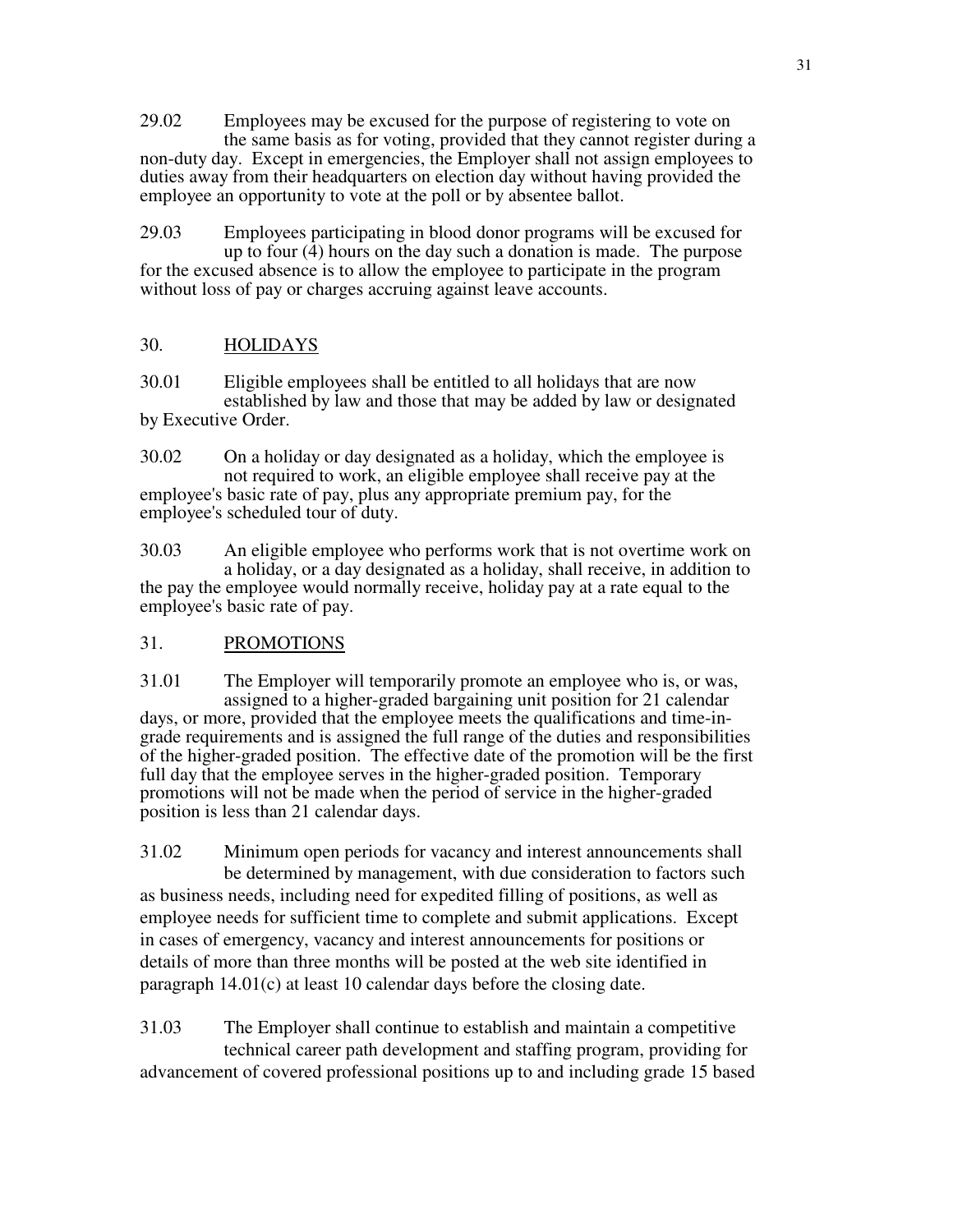on agency mission needs. The Employer will consult with the Union throughout any modification of the program.

31.04 Whenever a recruiting bulletin is issued to fill a position, a vacancy announcement corresponding to the recruiting bulletin will be issued at approximately the same time. In such cases, a recruiting bulletin shall not be offered at lower grade or qualifications levels than is announced in the corresponding vacancy announcement.

# 32. PERFORMANCE

32.01 Employees will receive a written performance appraisal, normally completed on an annual basis, in accordance with the BPA Performance Appraisal System and applicable regulations. Performance appraisals will be discussed with employees in private. Informal discussions between the employee and the supervisor concerning performance are a normal part of supervision and should occur throughout the appraisal period.

32.02 Supervisors will give employees a reasonable time in which to bring their performance up to an acceptable level before proposing a reduction in grade or removal from their positions under Part 432 procedures in title 5 of the Code of Federal regulations.

# 33. EMPLOYEE PAYMENTS

33.01 Electronic Funds Transfer (EFT) shall be the primary method for paying employees, including salary as well as other payments, as determined by management. In addition to mandatory exclusions from this policy set by statute or regulation, other exclusions from this policy, if permitted by governing regulations are: (a) temporary and seasonal employees with appointments less than 180 days; (b) employees for whom hardship exists as determined by management on a case-by-case basis; and (c) employees stationed in locations where no financial institution capable of receiving EFT payments is available within reasonable distance of the duty station or temporary duty site.

# 34. UNION STEWARDS

34.01 The Employer will recognize a reasonable number of stewards designated from the bargaining unit by the Union to represent unit employees. The Union shall provide the Employer, in writing, and shall maintain with the Employer on a current basis, a complete list of all authorized stewards, together with the work location of each steward and the designation of the group of employees or area each is authorized to represent. It is agreed by the Union and the Employer that the interests of both parties will be best served by developing a climate of mutual respect and good working relationships within the ranks of their respective representatives

34.02 In order to reduce the amount of time away from their respective work areas, employees and union representatives will have access to the Employer's telephone system to contact each other and conduct brief conversations. However, the use of the telephone will be limited to labormanagement business.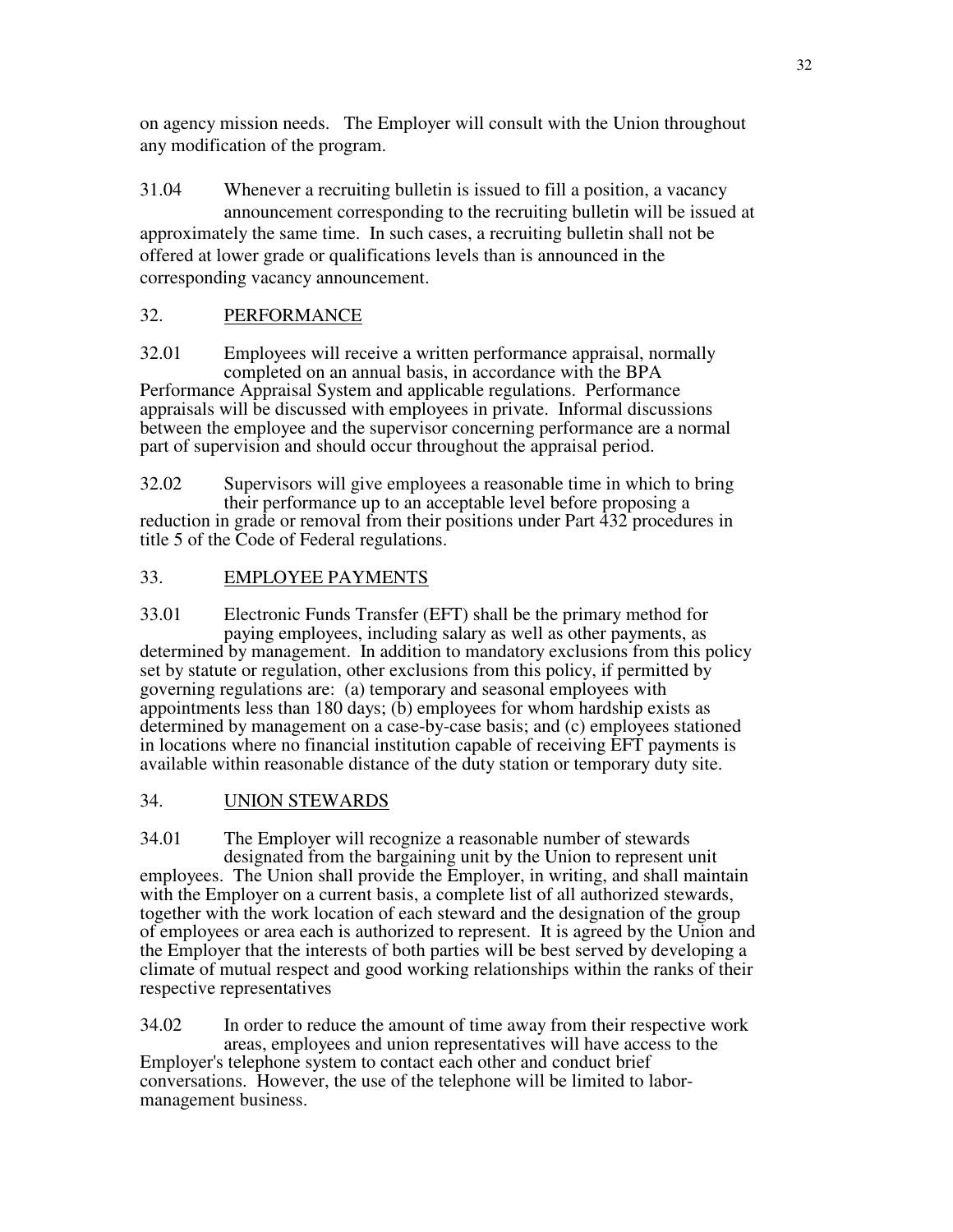## 35. CONTINUITY OF WORK

35.01 It is understood and agreed that the employees and Union covered by this Agreement do not have any rights individually or collectively to call or engage in a strike, work stoppage, or slowdown, or otherwise interfere by concerted action in any way with the expeditious accomplishments of assigned work or the public purposes for which the Bonneville Power Administration has been established, or condone any such activity by failing to take affirmative action to prevent or stop it.

## 36. PRINTING AND DISTRIBUTION OF THE AGREEMENT

36.01 Following approval of this Agreement, the Employer shall make an electronic copy available to the Union. The Union is permitted to electronically transmit it to bargaining unit employees via the Employer's e-mail system.

# 37. DUTY STATIONS

37.01 Each employee shall be assigned an official permanent duty station. Changes therein may be made at the option of the Employer to carry out its mission.

37.02 Thirty days written notice shall be given in case of a change of official permanent duty station for an employee outside of his/her current commuting area that is ordered by the Employer. The Employer agrees to consider requests for extensions. If the Employer is unable to accommodate the employee, the Employer shall document the reasons for the denial in writing and provide a copy to the employee. In the event that the employee believes that such change in duty station would present a significant and enduring hardship to the employee, the employee may request that the Employer consider such hardship and reconsider its decision. If the Employer is unable to accommodate the employee, the Employer shall document the reasons for the denial in writing and provide a copy to the employee.

37.03 Temporary duty stations may be established by the Employer where suitable board and lodging can be obtained or provided. As much notice as is practicable shall be given for assignment to a temporary duty station.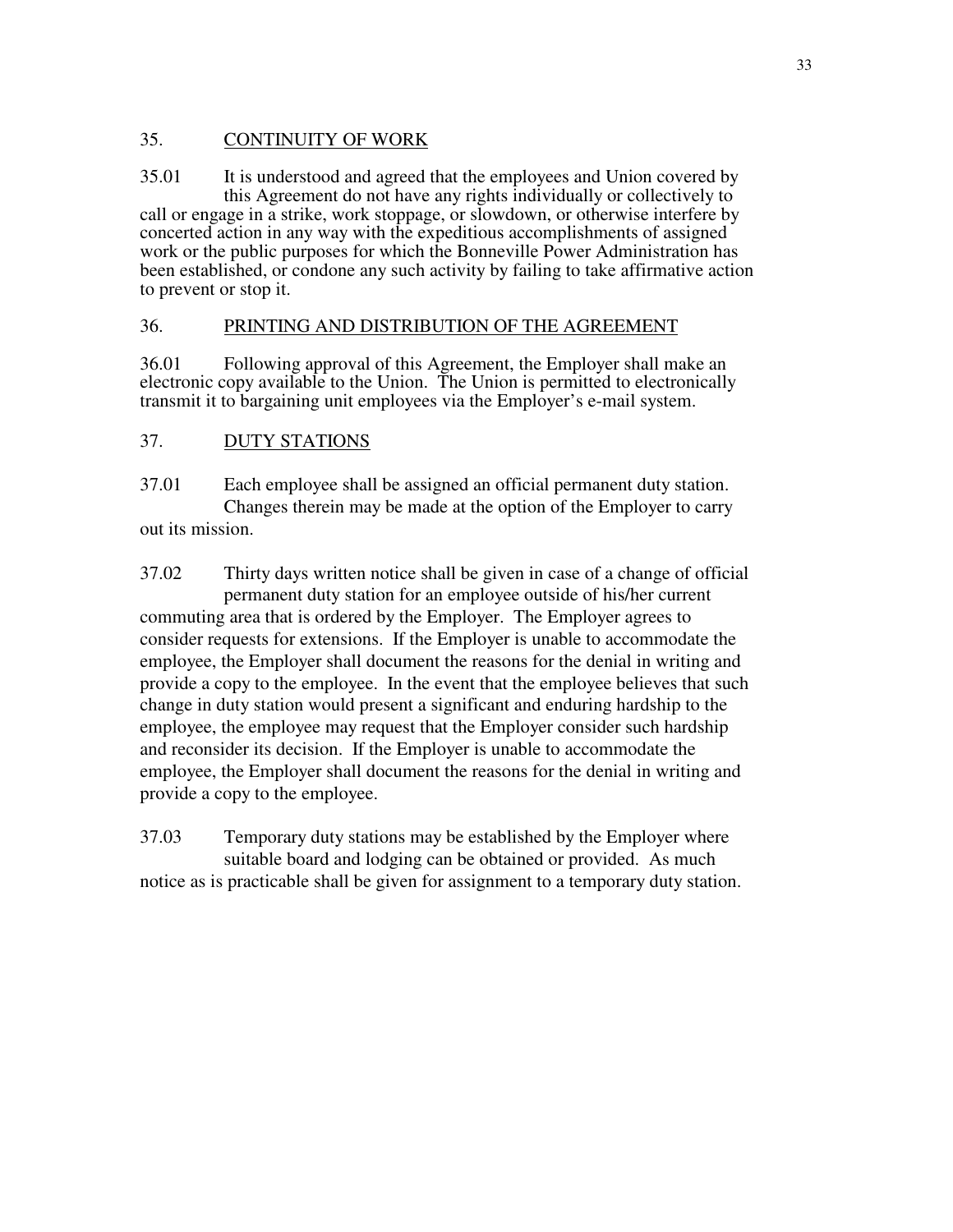IN WITNESS WHEREOF the parties hereto have entered into this Agreement this 4th day of February 1999.

\_\_\_\_\_\_\_\_\_\_\_\_\_\_\_\_\_\_\_\_ \_\_\_\_\_\_\_\_\_\_\_\_\_\_\_\_\_\_\_\_

\_\_\_\_\_\_\_\_\_\_\_\_\_\_\_\_\_\_\_\_ \_\_\_\_\_\_\_\_\_\_\_\_\_\_\_\_\_\_\_\_

\_\_\_\_\_\_\_\_\_\_\_\_\_\_\_\_\_\_\_\_ \_\_\_\_\_\_\_\_\_\_\_\_\_\_\_\_\_\_\_\_

FOR THE EMPLOYER: FOR THE UNION:

\_\_\_\_\_\_\_\_\_\_\_\_\_\_\_\_\_\_\_ \_\_\_\_\_\_\_\_\_\_\_\_\_\_\_\_\_\_\_\_ Chairperson<br>
Negotiating Committee<br>
Negotiating Committee

Negotiating Committee

\_\_\_\_\_\_\_\_\_\_\_\_\_\_\_\_\_\_\_\_ \_\_\_\_\_\_\_\_\_\_\_\_\_\_\_\_\_\_\_\_ Executive Secretary<br>
Negotiating Committee Regotiating

Negotiating Committee

Member<br>
Negotiating Committee Regotiating<br>
Negotiating Committee Regotiating

Negotiating Committee

Member<br>
Negotiating Committee Megotiatin<br>
Negotiatin

Negotiating Committee

Member<br>
Negotiating Committee Megotiating<br>
Negotiating Committee Negotiating Committee Negotiating Register Negotiating Register Negotiating Register Negotiating Register Negotiating Register Negotiating Register Negotiati

Negotiating Committee

APPROVED:

*Signed by John S. Robertson for Judith A. Johansen 02/18/99* Administrator Bonneville Power Administration